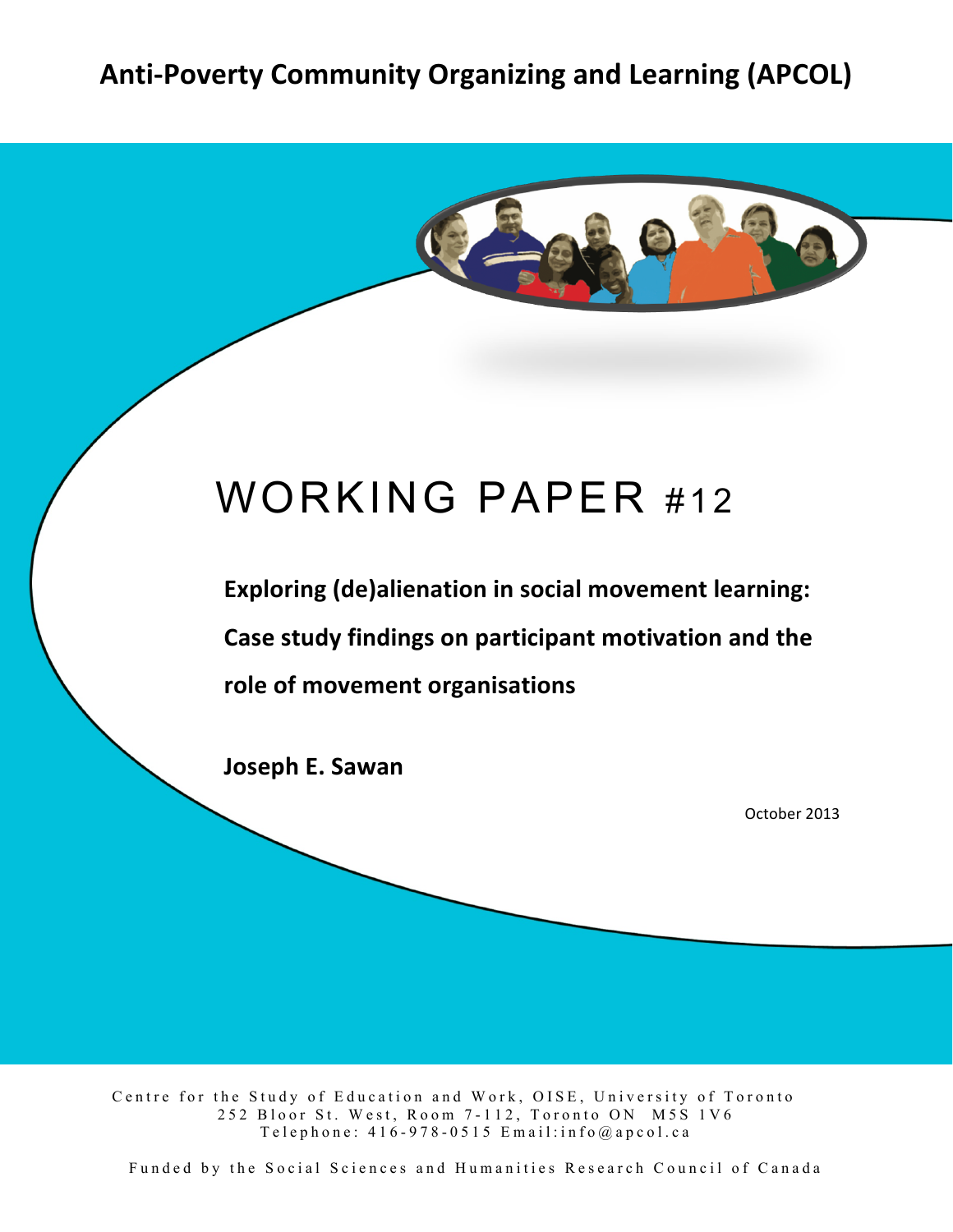The Anti-Poverty Community Organizing and Learning (APCOL) project represents a partnership effort across several post-secondary institutions and a range of communitybased groups in Toronto (Canada). This project was funded by the Social Science and Humanities Research Council of Canada, under its Community University Research Alliance program (2009-2014). Drawing on carefully designed survey and case study methods as well as a participatory action research orientation - the aim of this research project has been to offer the most intensive study of activist learning and development in anti-poverty work in Canada.

The co-editors are pleased to present its official working paper series. The publications contained in this series are linked to APCOL project work and themes. They are authored and co-authored by academic as well as community-based researchers. The material is the copy-right of individual authors or co-authors. Rights for use in the APCOL Working Paper Series is granted to the APCOL project for these purposes only.

APCOL Working Paper Series Co-Editors: Stephanie Ross (York University, Toronto, Canada) Peter Sawchuk (University of Toronto, Toronto, Canada)

APCOL Project Co-Leaders: Sharon Simpson (Labour Community Services, Toronto, Canada) Peter Sawchuk (University of Toronto, Toronto, Canada)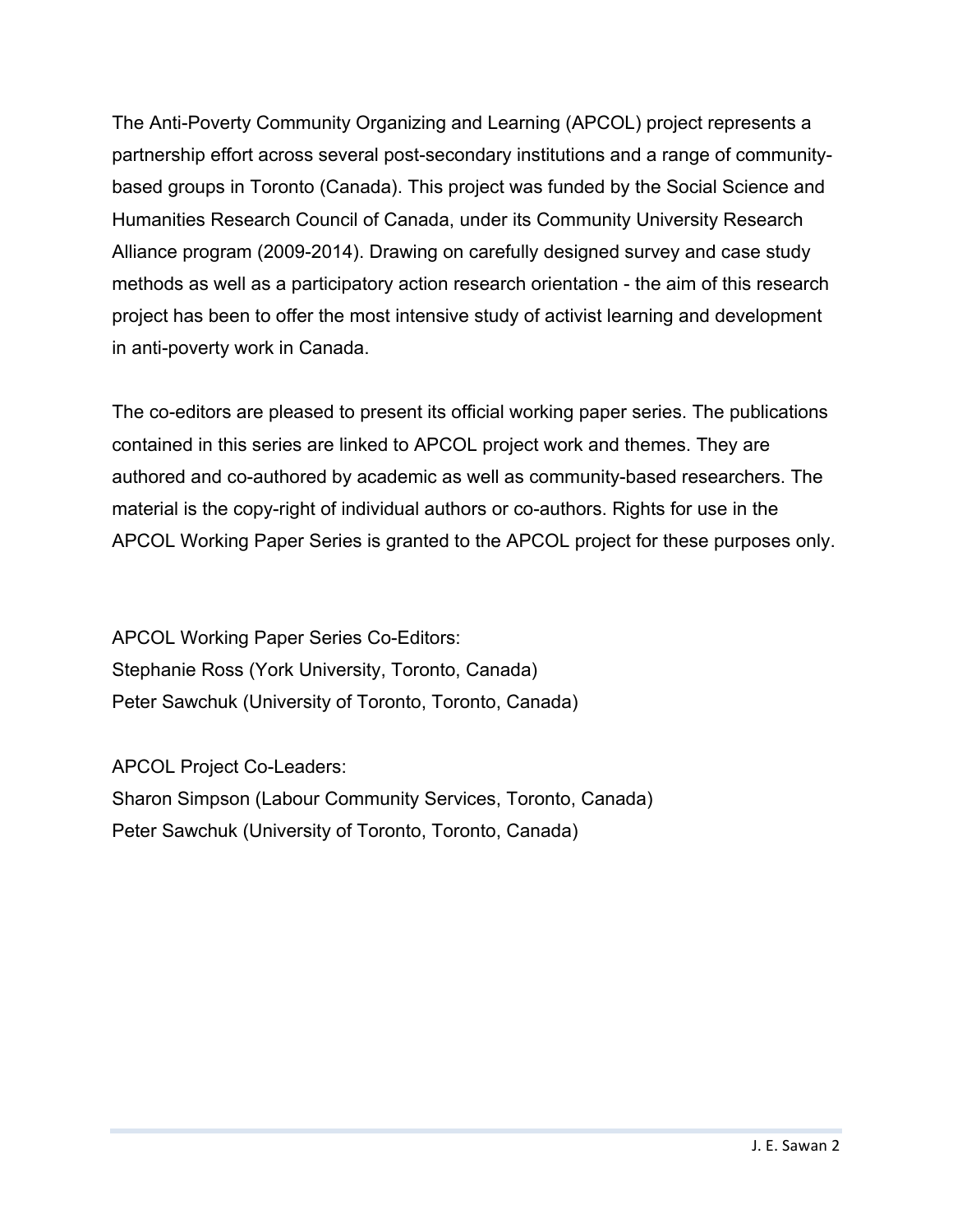### Exploring (de)alienation in social movement learning: Case study findings on participant motivation and the role of movement organisations

Joseph E. Sawan Ontario Institute for Studies in Education University of Toronto

**Abstract:** This paper engages in questions of empowerment, transformation and dealienation among social movement participants and reviews selected findings from two APCOL case studies. Beginning with a brief review of key literatures in sociology and adult education, I explore the following questions: How can we understand everyday activities as resistance to estrangement, powerlessness and isolation? Can further development of theoretical and conceptual approaches to understanding (de)alienation provide us with necessary tools to understand *how* social movements relate to *decommodification* and *basic human needs*? Based on these research questions, I explore findings on two major themes; 1) motivational dimensions for community activism, and 2) the role of organisations (and resources generally) in supporting and hindering holistic community-based activities for de-alienation.

**Keywords:** social movement learning, theory of alienation, de-commodification, basic human needs, cultural historical activity theory, anti-poverty activism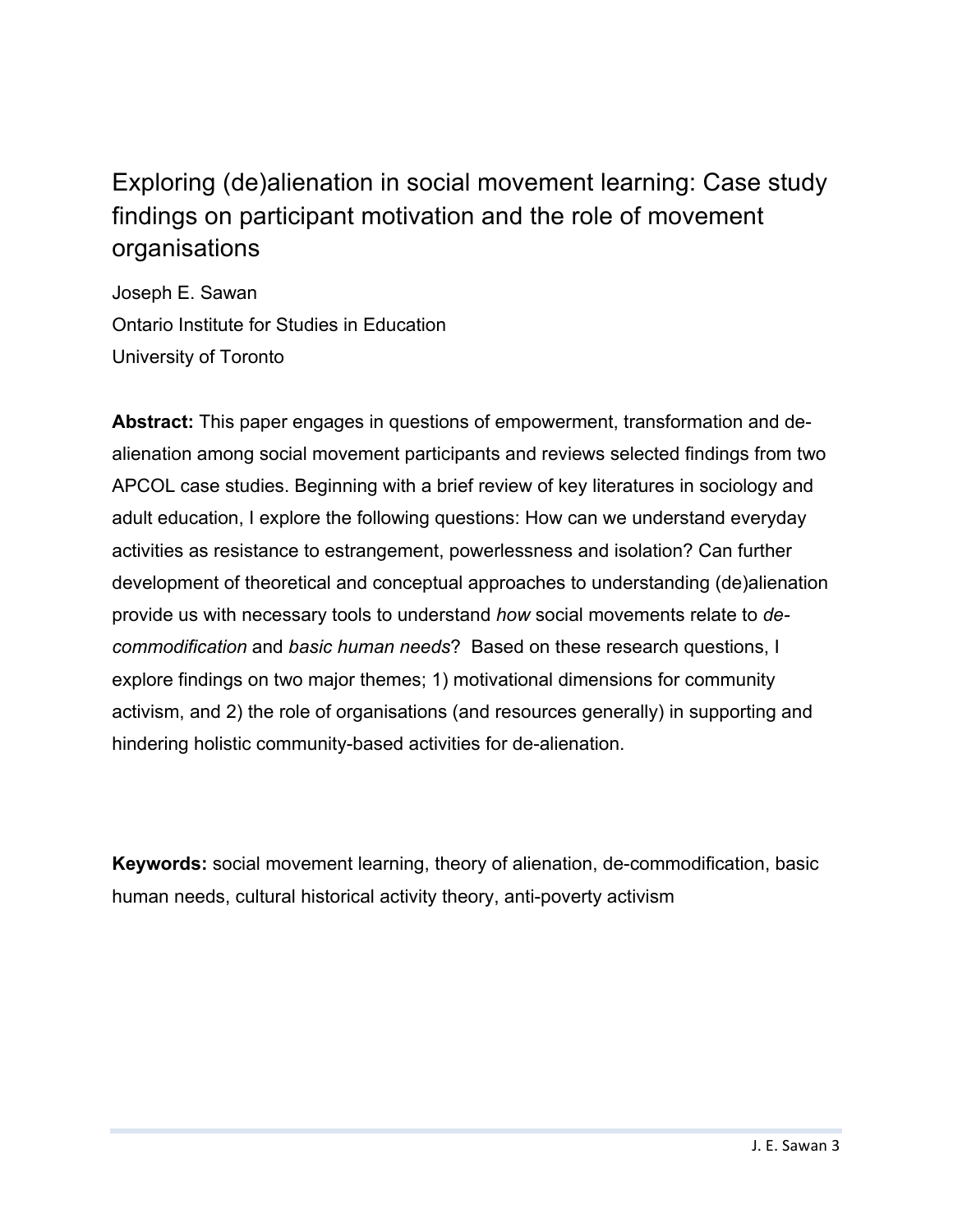# EXPLORING (DE)ALIENATION IN SOCIAL MOVEMENT LEARNING: CASE STUDY FINDINGS ON PARTICIPANT MOTIVATION AND THE ROLE OF MOVEMENT ORGANISATIONS

Collective action is often rooted in a vision for social change and an imagination for social justice. As social movements garner attention on a global scale and the issues facing movement participants continue to escalate, adult educators are faced with new opportunities to support learning that may encourage positive social change. As people are faced with an ever-increasing presence of globalized capitalism, responses through collective activity vary greatly and are often seemingly fragmented even within social movements – varying in tactics, strategy, goals and outcomes. However, there appears to be an important thread that brings together various movements; a deeply human interest in reconnecting and gaining control over our basic needs through productive activity. Whether participants engage in direct action protest, community gardening or letter writing campaigns, there is a common motivation rooted in overcoming alienating conditions facing themselves or others. For adult educators, there is a powerful opportunity to better understand how *learning one's alienation* may encourage productive activity that leads towards strategies for de-alienation.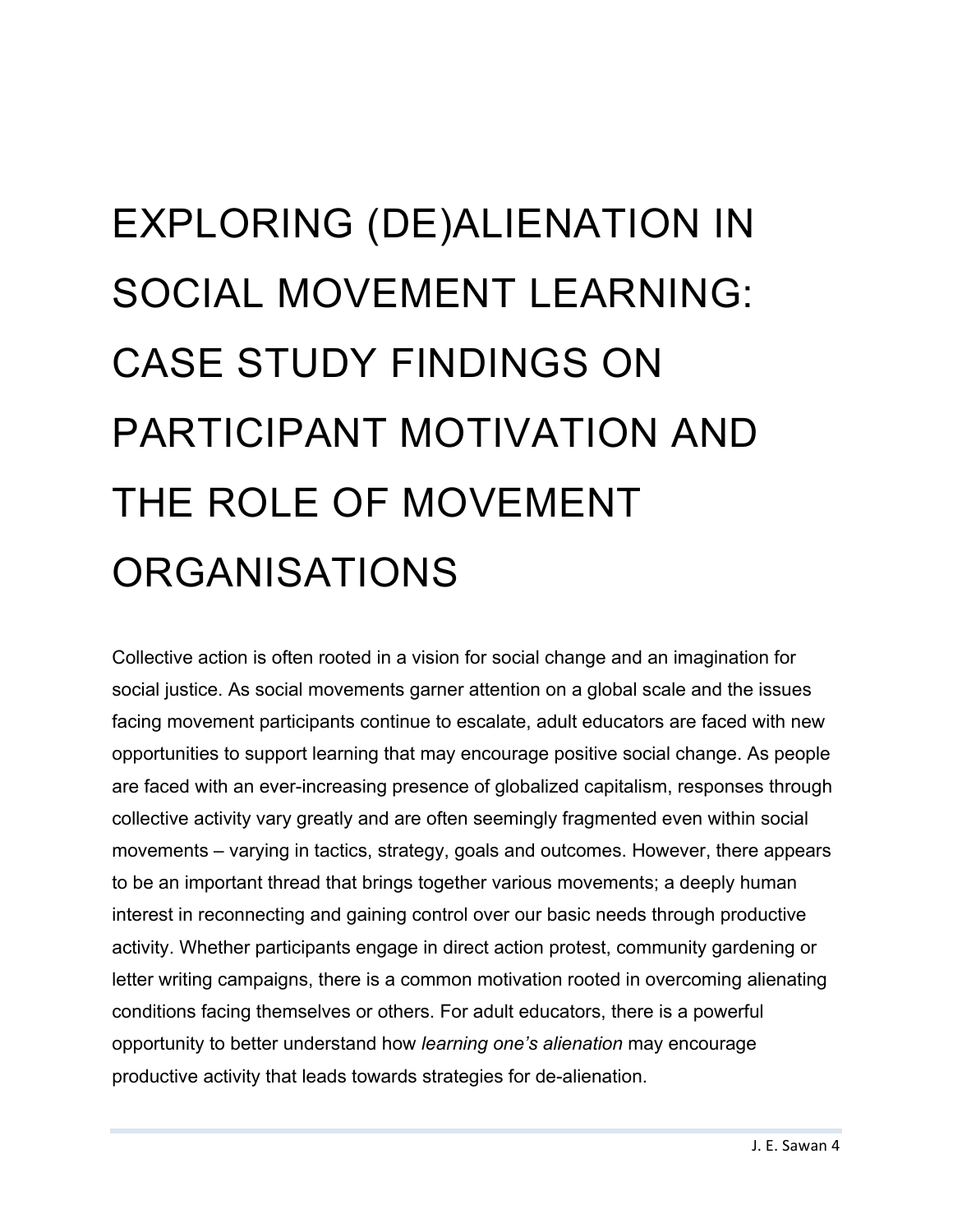This paper engages in questions of empowerment, transformation and de-alienation among social movement participants and reviews findings from two case studies in Toronto among anti-poverty activists. Beginning with a brief review of key literatures in sociology and adult education, I explore the following key research questions:

- 1. How can we understand everyday activities as resistance to estrangement, powerlessness and isolation? Can further development of theoretical and conceptual approaches to understanding (de)alienation provide us with necessary tools to understand *how* social movements relate to *decommodification* and *basic human needs*?
- 2. To what extent can classical traditions in the study of alienation provide a theoretical framework for research on adult learning in everyday life (inclusive of activity across multiple institutions, e.g. employment, community life, the home; i.e., across the "mode of production" *writ large*<sup>i</sup>) that encourages collective transformation and social change?

Such a review presents existing theoretical and conceptual approaches to understanding alienation as well as key adult learning theories – including Freire's (2000) emancipatory learning theory and other socio-cognitive approaches (Krinsky, 2008; Stetsenko, 2008) – that can facilitate opportunities for engagement in dealienating activities in social movements<sup>ii</sup>.

Following a review of conceptual and theoretical foundations of this analysis, I examine findings from two case studies where participants come from diverse backgrounds with varying experiences in anti-poverty activism. Among their differences, there are certain threads that bring together their learning experiences. Addressing the above research questions, I explore how participants reflect on their own activism and engage in activities rooted in developing strategies for de-alienation. What emerges is a complex picture of anti-poverty activism that challenges some of the pre-existing assumptions of resistance and emphasises the importance of understanding motivational dimensions for participation – particularly how they are linked to broader socio-political realities.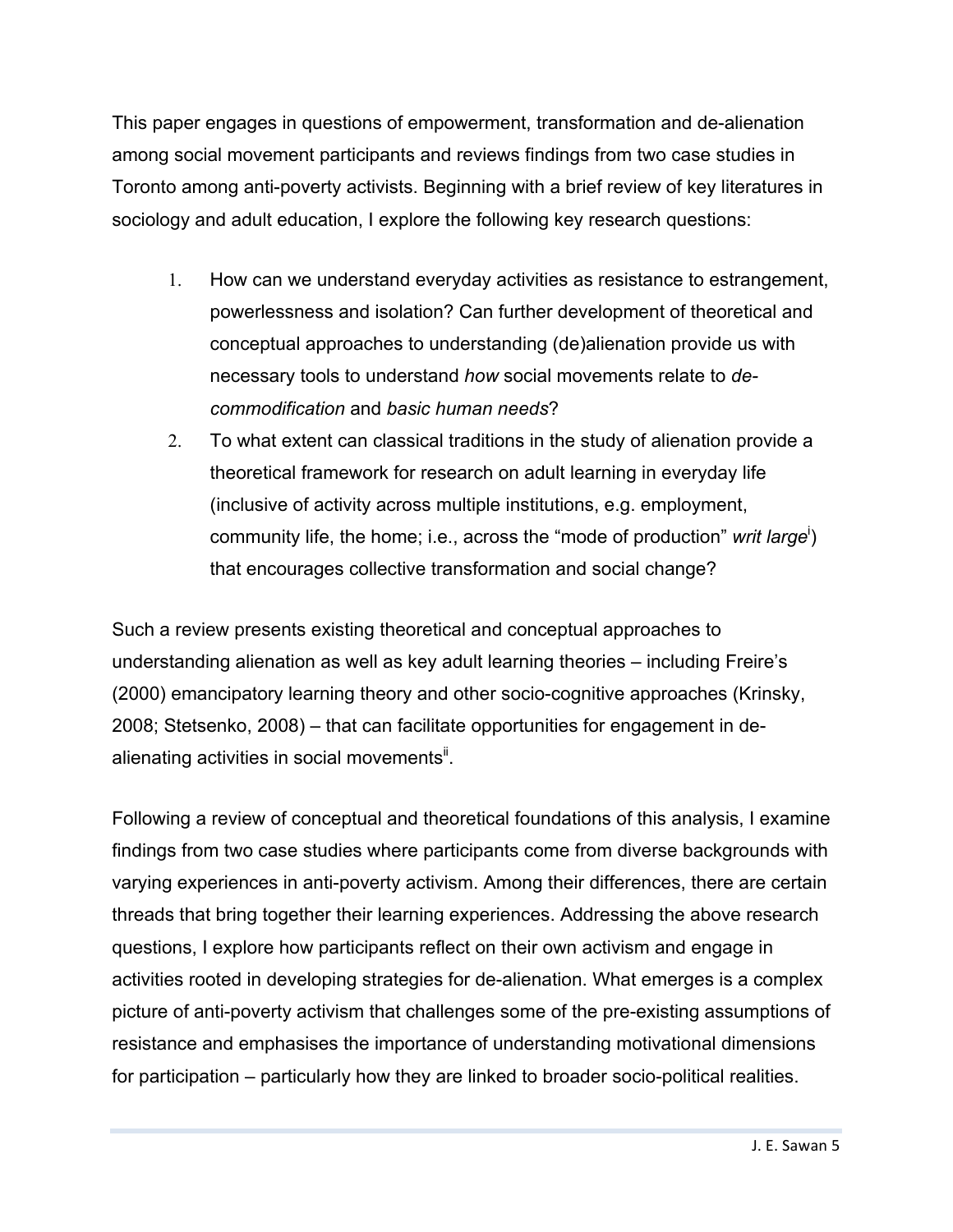Additionally, the role of movement organisations in effecting social change is critically examined through the lenses of several community workers.

From these preliminary findings, I conclude with some considerations for how adult educators may support social movement activities in a meaningful way – especially to facilitate holistic and emancipatory activities that may encourage positive social change.

#### **THEORIES OF (DE)ALIENATION AND SOCIAL CHANGE**

The expansive nature of scholarly discussions on alienation, anomie, estrangement, disconnect, isolation, powerlessness present significant challenges when attempting to operationalize and expand upon any one approach – especially considering the interdisciplinary nature of the field today. With this in mind, I focus on the sociologic tradition of studies in alienation, specifically regarding theoretical and conceptual discussions on issues of *social alienation* as outlined by Karl Marx in the *Economic and Philosophic Manuscripts of 1844* (EPM) as well as Bertell Ollman's discussion of Marx's method and theory of alienation (1976). It is in the EPM where Marx outlines the four forms of alienation; from human labour (activity), products (material), each other and the "species" (Marx, 1961). The last separation, from the "species", can be interpreted as a separation from oneself or human nature. Rather than separate and distinct categories, it becomes a question of emphasis within the different parts of a whole, hence a question of *relations*. Key to understanding Marx's method is to approach it as a 'philosophy of internal relations' where 'mutual interaction' between the various parts, make up a whole:

[I]nteraction is, properly speaking, *inneraction*… Of production, distribution, consumption and exchange, Marx declares, 'mutual interaction takes place between the various elements. Such is the case with every organic body'. What Marx calls 'mutual interaction' (or 'reciprocal effect' or 'reciprocal action') is only possible because it occurs within an organic body. This is the case with everything in Marxism, which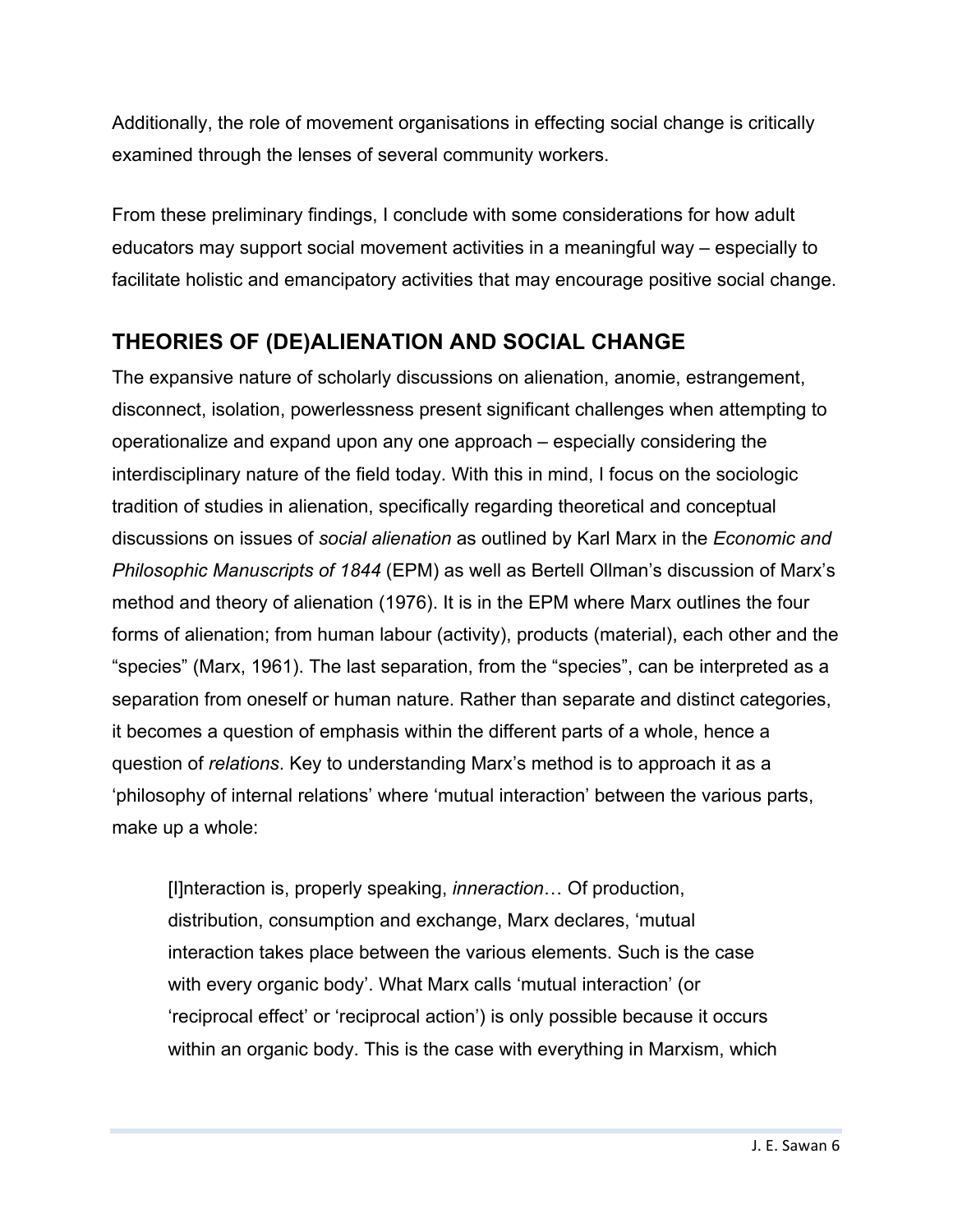treats its entire subject matter as 'different sides of one unit'" (Ollman, 1976, p. 17).

Such a dialectic approach to understanding social relations is fundamental for a holistic exploration of how (de)alienation manifests among social movement activists. Furthermore, we may only be able to understand alienation "as the absence of unalienation, each state serving as a point of reference for the other" (Ollman, 1976, pp. 131-132). For social movement activity, this is especially important as individual and collective action is often rooted in a vision of an alternative social condition.

Empirical studies that directly address issues of alienation tend to emphasise *subjective*  or *objective* forms of estrangement in society<sup>iii</sup>, relying on such a distinction may detract from an analysis addressing the dynamic nature of de-alienation in human social relations as they primarily focus on alienation as a result of social conditions (i.e. 'due to workplace conditions, workers face extreme feelings of alienation') or realized/sustained by psychological conditions. In both cases, there is a tendency to ignore the series of intervening and extending steps once an individual understands his/her alienated condition.<sup>iv</sup> The individual/collective production that takes place prior to understanding and overcoming alienation becomes central for us to explore how *learning processes for de-alienation* are in fact embedded in certain everyday activities, and may be facilitated with a better understanding of existing dynamics. This research presupposes the existence of an alienated condition under capitalist social relations and illuminates the various collective efforts to overcome alienation in everyday life. Understanding the objective forms of alienation and the responses to such alienation, we may observe how these efforts are rooted in a learning process; which may lead to strategies for dealienation and positive social change.

Any project aiming to understand social relations under capitalism is faced with the challenge of maintaining a dialectic approach that understands how structures (in some instances structures that seem very broad and emanating from what mainstream social science refers to as the "macro-level") exist and affect human activity; while accepting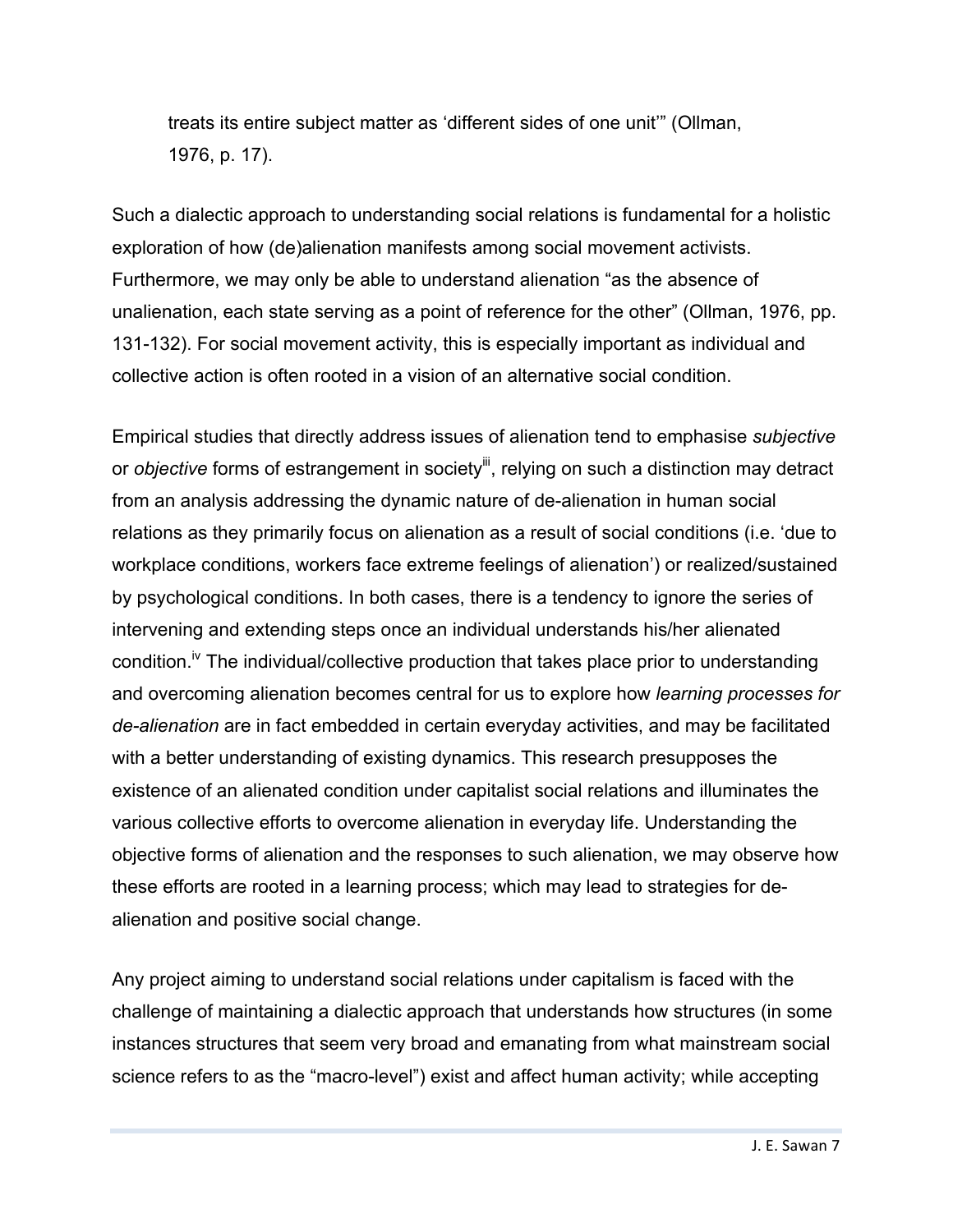that individual and collective agency is a dynamic force engaged with existing institutions, whether to reproduce or reject them, we cannot ignore the influences of everyday activities:

[C]ulture, as Certeau has so decisively put it, is plural and at the same time political in that it deals with possibilities – it makes the possible and impossible for us all. Yet, subordinate groups, in the face of material barriers, on their breaks, in their basements, kitchens and neighborhoods bear the burden of making this plurality. So I say, with a nod to a young Marx's original preoccupations, that we should take seriously the everyday life of people if we're to take one thing seriously. It may be the only real politics, the only real political economy there is. (Sawchuk, 2003, p. 218)

This emphasis on everyday life becomes an opportunity to better understand how existing resistance to conditions of alienation and attempts to develop ways to overcome alienation are not new, nor do they need to be extravagant in nature, rather they take place in 'basements, kitchens and neighbourhoods' where people are ready for a change in the mode of production. Through an understanding of a shared human motivation towards *de-alienation* we may begin to explore the *raison d'être* of human activity.

#### 'LOSING REALITY' AND BASIC HUMAN NEEDS

An important note in the process of operationalizing Marx's theory of alienation is the analytic concept of 'losing reality' – a notion that may be trivialized through a blanket assumption of false consciousness *or* as a place to begin our exploration of the deeply human motivation *to regain a holistic sense of reality*. The possibility for individuals and groups to gain an authentic understanding of the world<sup>v</sup> operates dialectically with working to transform the world, and can be understood through the myriad of artefacts that are produced/consumed in our everyday activities. However, fundamental to these processes is the power we put onto the commodity-form (and its power wielded onto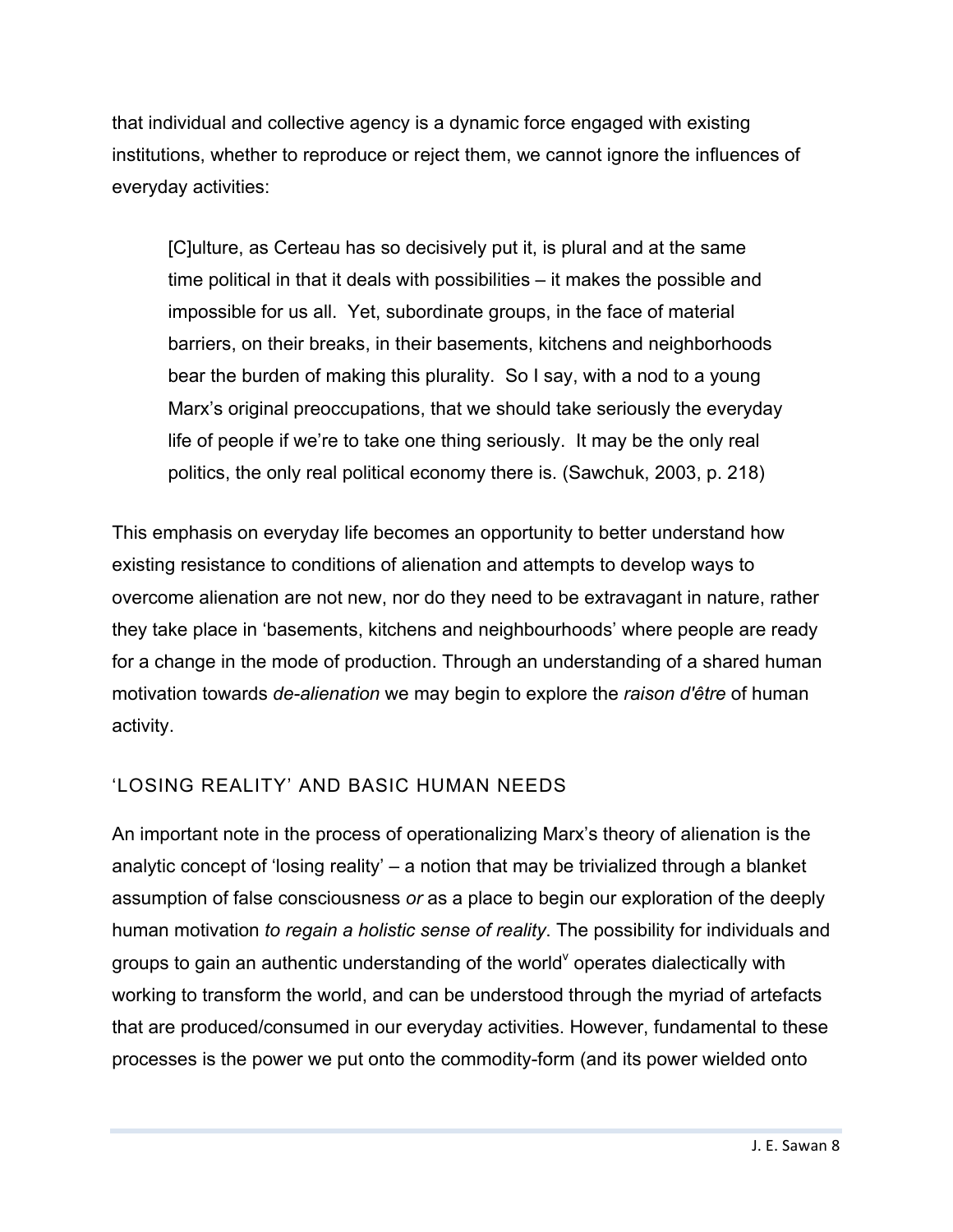society) – thus, to fully understand the complexities that individuals/groups must navigate, we must further explore how advanced capitalism has managed to distort our understanding of our needs.

As the individual's sense of reality is dominated by the commodity-form and its production/consumption, there is a distancing from her *human needs*, now determined by external, *alien* products; "So much does labour's realisation appear as loss of reality to the point of starving to death. So much does objectification appear as loss of the object that the worker is robbed of the objects most necessary not only for [her] life but for [her] work" (Marx, 1961, p. 69). Such a disconnect is at the heart of what drives collective action as there is a need to re-connect our activity to our basic human needs<sup>vi</sup>. The notion of *losing reality* through such estrangement poses questions related to how one's activity contributes to the learning process, and results in further alienation *or* opportunities for de-alienation.

#### CONTEMPORARY RESEARCH IN ALIENATION STUDIES

Recent discussions that explore questions of alienation (and struggles to overcome it) have been mostly theoretical in nature (see Berardi, 2009; Biro, 2005; Oldenquist, 1991), often with minimal emphasis on the practical implications relevant to facilitating positive social change. At the same time, it is important to note that direct references to alienation, its effects and the need for collective action are numerous in scholarly and popular texts, including but not limited to texts that reference alienation from a Marxist perspective and with the intent to encourage collective action as a response to growing alienation under advanced global capitalism (e.g. Holloway, 2010; Schmitt, 2003). For Schmitt (2003), he concludes strongly with a call for de-commodification, arguing that the need to humanize our activities is urgent in the face of global changes;

We can continue this downward path toward a society ever more regimented, manipulated, and self-deceived, or we can band together with groups of friends and, looking away from our own comfort and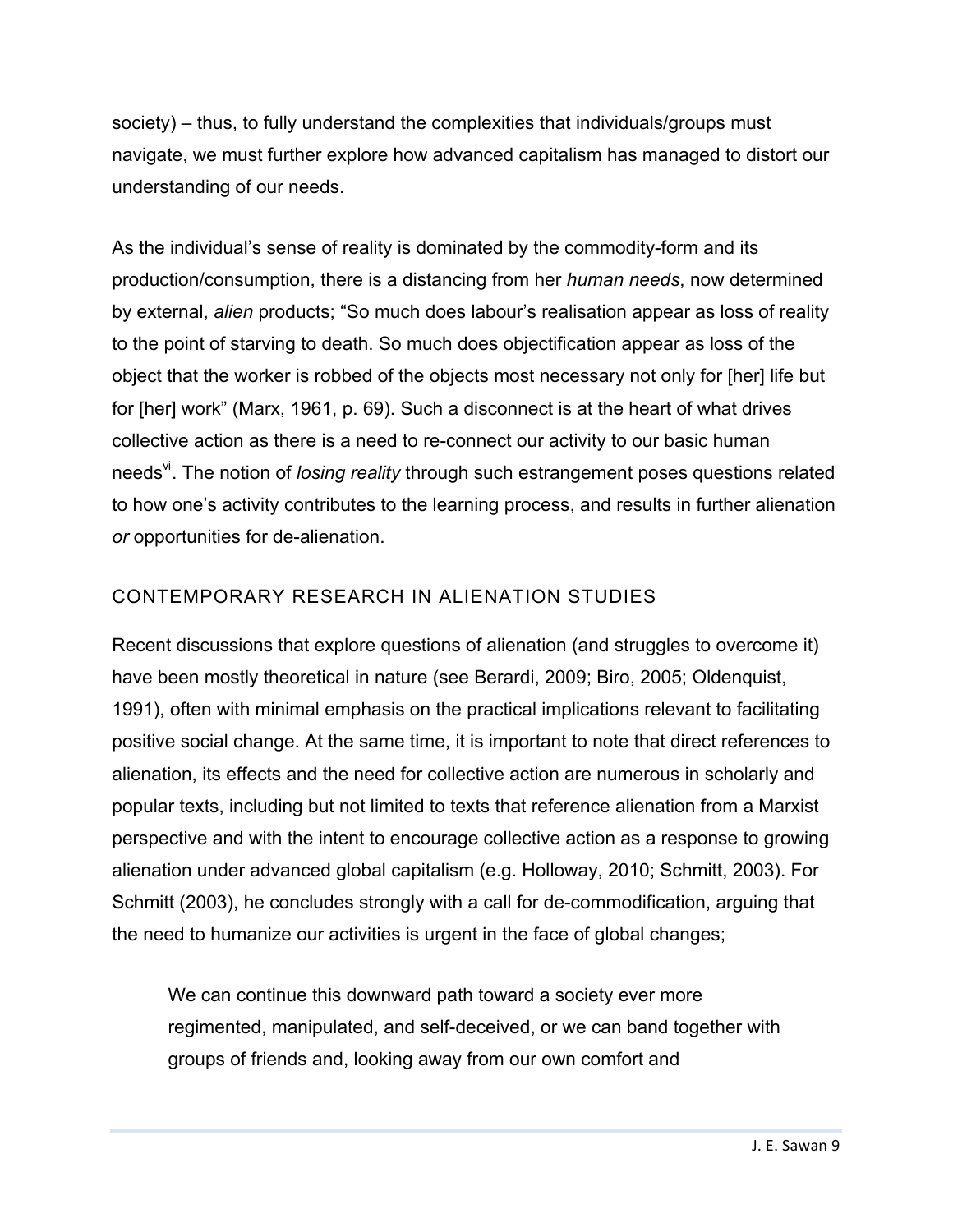convenience, face the poverty, cruelty, and tyranny that dominate the world. In bestirring ourselves to heal the world, we reassert our humanity and reclaim our lives for ourselves. Protesting our own commodification, we can affirm once again the humanity of each of us—that human beings are ends in themselves and should not be treated as means to the ends of power-hungry governments or corporations seeking fatter profits… Turning our backs on the seductive comforts and narcotizing conveniences of the world of commodities, we shall try to build a free society where each furthers his or her own well-being and promotes that of the others. (p. 134)

Though most of the literature on social alienation falls under sociology and philosophy, generally, the potential for adult educators to explore these ontological questions and consider opportunities where we may facilitate de-alienating experiences must not be ignored. While these concerns are not new in adult education (e.g. Brookfield, 2002; Freire, 2000), there is significant opportunity to broaden the potential for understanding the role of learning in collective efforts to overcome alienation.

With this brief review of Marx's theory of alienation, the importance of dialectics and considerations for theories of everyday life, I now turn to a potential framework to bring together these analytic tools in a dynamic, meaningful and fundamentally transformative approach – Marxist Cultural Historical Activity Theory (CHAT).

#### **CHAT, TRANSFORMATION AND LEARNING (DE)ALIENATION**

[H]uman nature is a process of overcoming and transcending its own limitations through collaborative, continuous practices aimed at purposefully changing the world. In other words, it is a process of historical becoming by humans not as merely creatures of nature but as agents of their own lives, agents whose nature is to purposefully transform their world. (Stetsenko, 2008, p. 483, emphasis in original).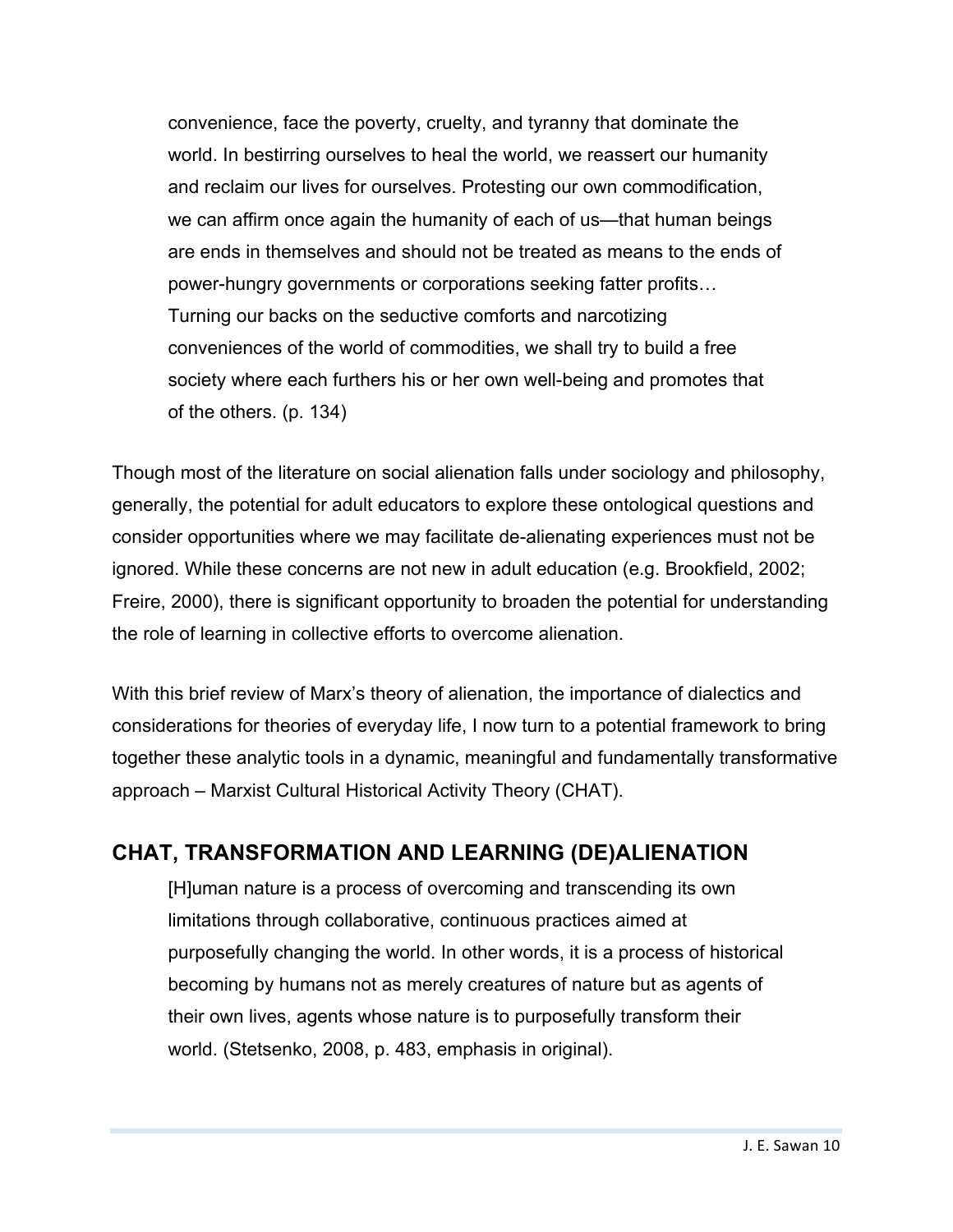Among various sociocultural approaches to learning, a Marxist approach to Cultural Historical Activity Theory (CHAT) provides a distinctly dialectical approach rooted in a "transformative relation to the world" where "it posits that human development is both continuous with *and* radically different from the processes in the rest of the animate world" (Stetsenko, 2008, p. 483). The long tradition of CHAT comes from Soviet Russian psychology in the works of Vygotsky, Leontiev and Luria who were deeply influenced by the work of Marx and Engels (Engeström, 1999). Beginning with *activity* as the unit of analysis, with the intent to present a "multivoiced theory" that "should not regard internal contradictions and debates as signs of weakness; rather, they are an essential feature of the theory" (Engeström, 1999, p. 20). These "contradictions" that emerge are central to breaking "down the Cartesian walls that isolate the individual mind from the culture and the society," which provide opportunities for learning through *mediation* that involves "using and creating artifacts" (Ibid., p. 29). In social movement studies, the appeal towards CHAT stems from its central goals of transformation and social change, and more specifically with the tools provided to understand cognition from the individual and collective, simultaneously.

By approaching *activity* as the unit of analysis, we find a unique way to understand how individuals engage in social movements while addressing the complex array of motivations. Such an emphasis on activity provides an opportunity to locate "cognitive activity within a broader system structured by subjects motivated by goals or objects; mediating artifacts or tools; institutional rules and genres of discourse; relevant communities; and divisions of labor within those communities" (Krinsky, 2008, p. 3). In the case of delineating activities that may be considered to reproduce or resist conditions of alienation, we may consider how "activity systems that are governed by use-value production" are considered illegitimate under capitalism (Sawchuk, 2006, p. 251), but are in fact key opportunities to learn and develop systems of mutual reliance that may begin a process of overcoming alienation.

#### OBJECT/MOTIVE AS DE-ALIENATION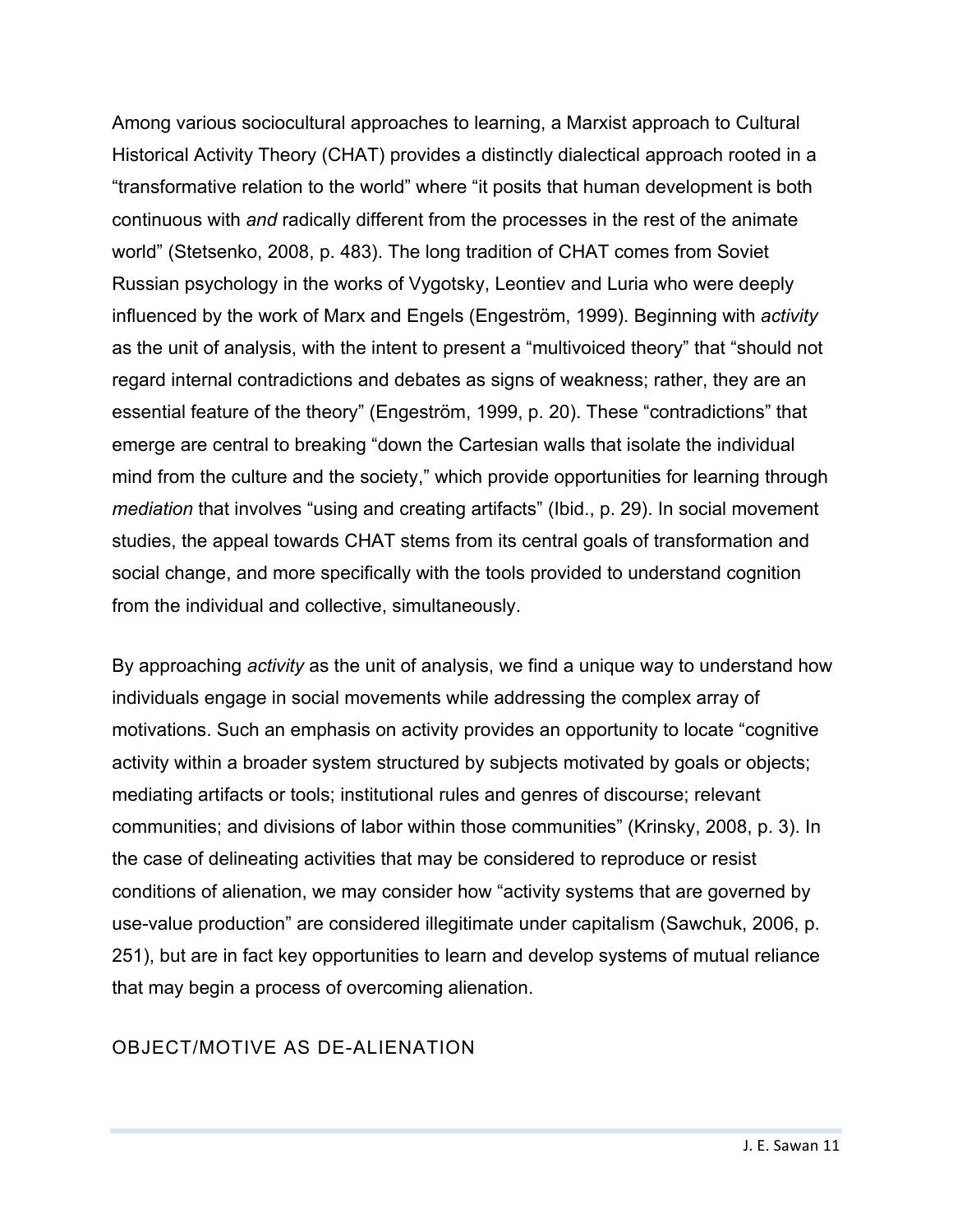In CHAT terms, the concept of *object/motive* is central to this argument as it "may be either material or ideal, either present in perception or existing only in the imagination or in thought" (Leontiev in Sawchuk, 2010, p. 12) and is a part of a complex set of internal and external relations that produce "a dialectical, internally referential whole" (Sawchuk, 2010, p. 13). If we consider how anti-poverty movements are often rooted in a vision for an unalienated future condition, then we may look closer at social relations where the *object/motive* can be cited as *de-alienation*. While there are numerous artefacts mediating the participant's engagement with a particular activity, it is within the object/motive that we may facilitate a learning process that encourages transformation and positive social change.

## **LEARNING (DE)ALIENATION AMONG ANTI-POVERTY ACTIVISTS IN TORONTO**

The concept of alienation – as many philosophic musings – has the risk of remaining within theoretical and conceptual debates and failing to adequately support practice. It is my hope that through an analysis of the narratives of anti-poverty activists we may begin a process of operationalizing Marx's theory of alienation in a way that manages support reflection and the existing work that communities are engaged in to effect lasting social change. The narratives that appear below are from the Anti-Poverty Community Organizing and Learning (APCOL) research project, where participatory action research (PAR) studies were conducted across various anti-poverty related campaigns<sup>vii</sup> in various neighbourhoods throughout the Toronto-area. The participants of two of these case studies are based in two separate neighbourhoods with their own specific histories and contexts that mustn't be overlooked. However, for the purposes of this analysis, I have made a conscious decision to focus primarily on the invidual narratives as they relate to broad umbrella of anti-poverty movements. Through such an in depth analysis of open-ended interviews (n=32), I hope to provide some insight into the learning processes that take place as well as emerging artefacts that support their community activism.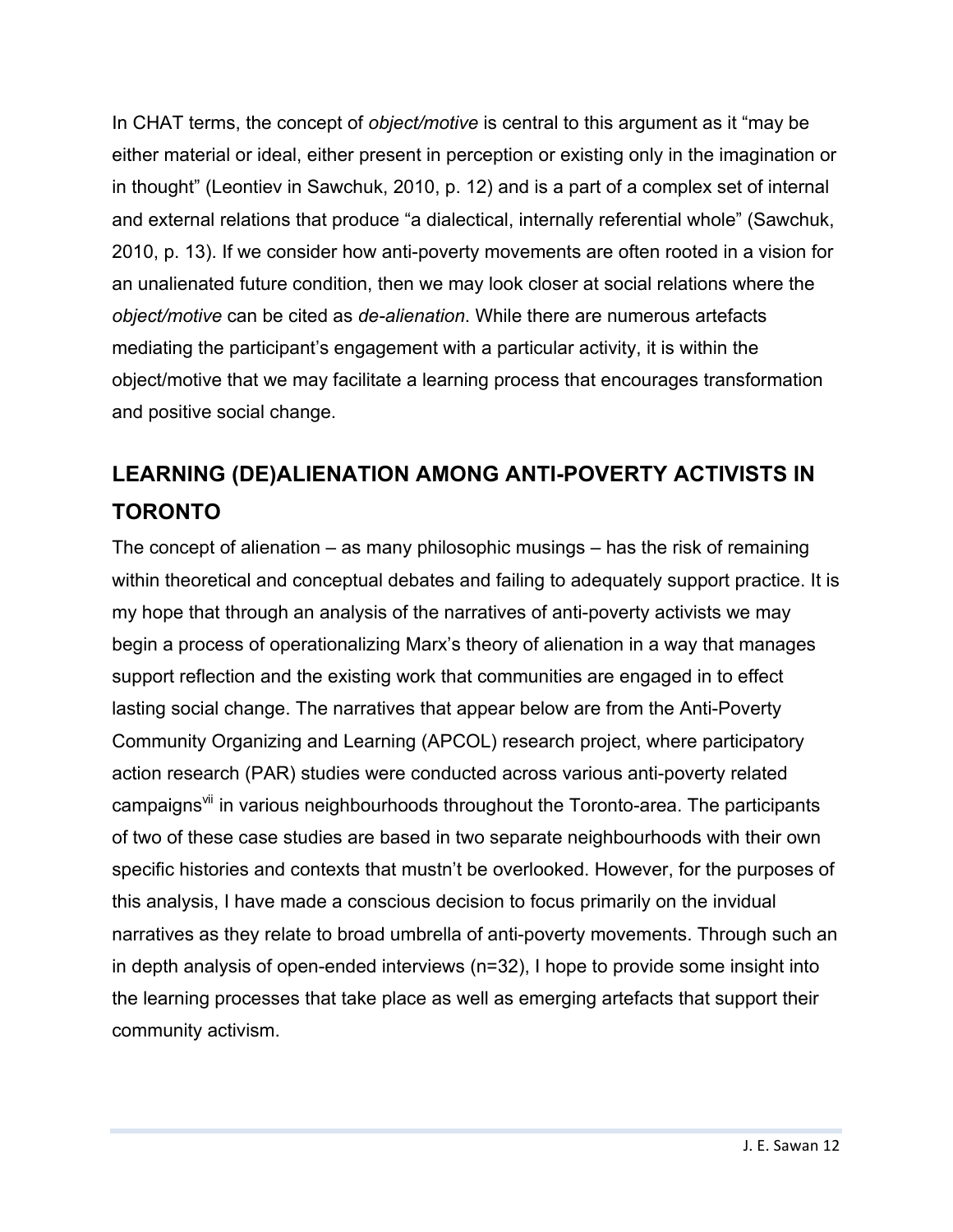We may consider this as an illustration of how certain spaces, tactics and movement dynamics affect the degree to which participants locate alienating conditions and reflect on strategies to overcome such conditions. The nature of 'activism' among participants varies significantly, where even the term is often viewed with hesitation and the forms of organizing activities are often dynamic. Based on the initial research questions, we will look at two major themes; 1) the role of organizations (and resources generally) in supporting and hindering holistic community-based activities for de-alienation, 2) motivational dimensions for community activism among paid and unpaid community workers.

#### ROLE OF ORGANIZATIONS IN FACILITATING (DE)ALIENATION

People here have relied on institutions to intervene whenever they have problems. How do you organize and mobilize people here when they think that...who wants to come to a community meeting to talk about security issues… we have the state we are paying taxes they're the ones to deal with issues of security, we don't need to meet as a community about that. If I have any ideas about security I will call the government and tell them about the insecurity, but it's very difficult here in Canada to organize people because the agency, you know, it kinda has taken over, and people have internalized that. (James, APCOL KGO Case Study)

In this first excerpt, James offers some insight as to why community members disengage and do not bother to make time for community concerns. Coming from a background in organizing in developing nations, he views the overly-bureaucratic nature of Canadian society as a key factor in discouraging participation. According to such a system, the role of residents is to *report their concerns*, whether calling the authorities or attending a formal public forum, residents have "internalized" their roles – often seeing themselves as consumers (tax payers) who deserve improved service, rather than residents who deserve the opportunity to make their community the place they imagine it should be. Redefining one's position as a *worker* is one of several stages we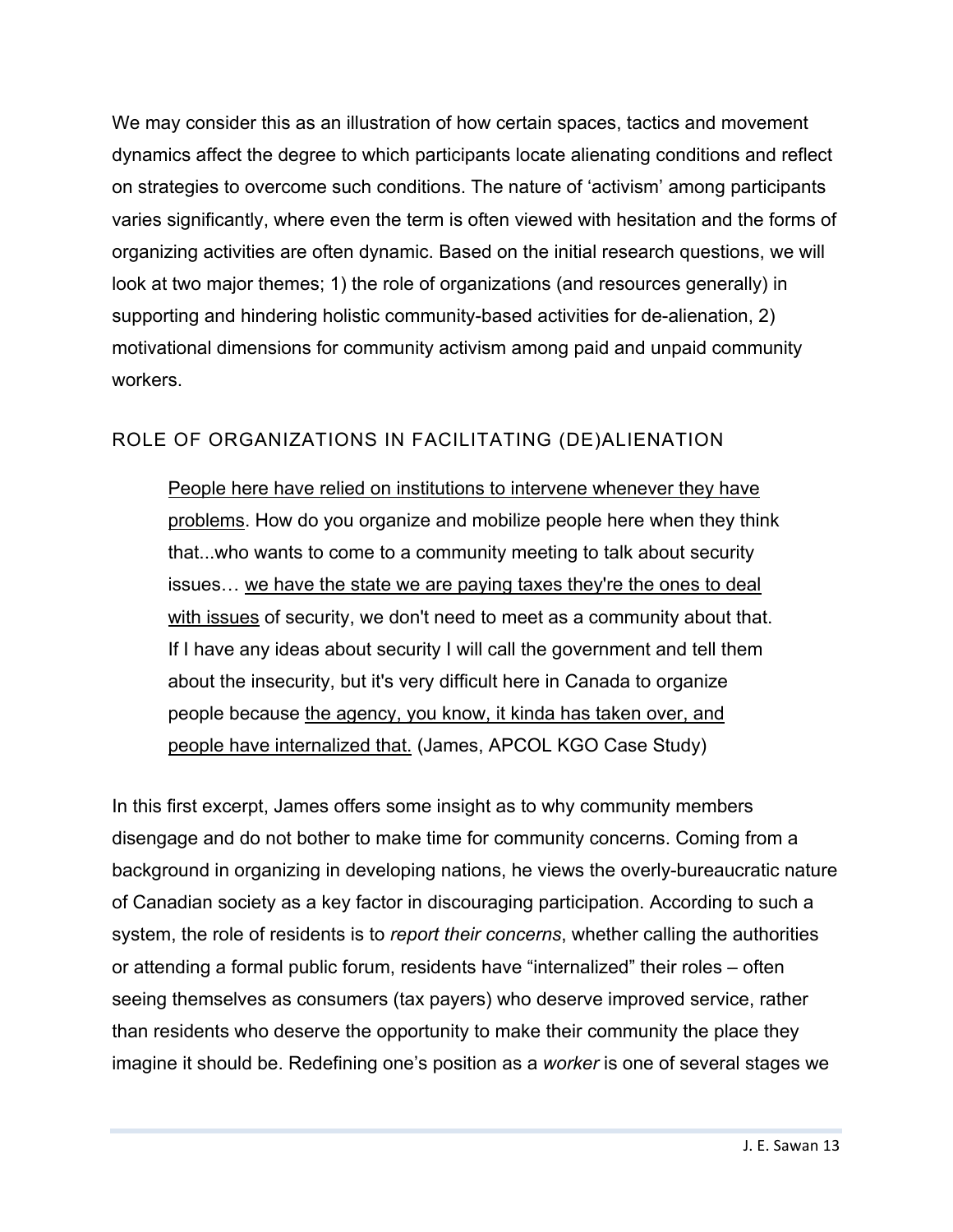observe among community residents towards understanding how to overcome such alienating conditions. Within this quote, we can observe at least three of Marx's four dimensions of alienation: 1) From activity, residents are unable to find a way to engage in the work necessary to produce a neighbourhood that they can feel proud of – instead, organizations become the vessels for productive activity and vary in their effectiveness at encouraging resident engagement; 2) from each other, residents are encouraged to stay focused on their specific roles and responsibilities, usually summed up by employment or familial activities, thus maintaining a disconnect among neighbours who do not work in the same space as one another; 3) from the product, simultaneously we can see how outcomes of community development are mostly viewed as distant changes managed by organizations and government, with minimal or no input from residents – let alone allowing residents to actually be able to do the work themselves. James continues in his analysis, offering further insight:

Why should we meet and talk about our children taking drugs as a community, there is the agency, the social service agency we don't need to meet as a community to talk about it. If I have a problem if I see a child being abused, I'm just going to call social services. So the biggest challenge here is that interface between people, and getting people wanting to get involved to do something in their own community, and where the institutions come in, can they roll back their frontiers, and if they do is the infrastructure there at the community level to fill in the gap of those agencies you know producing their involvement and letting people to take over. (James, APCOL KGO Case Study)

While further presenting the challenges faced by too many organizations, James offers a glimpse of hope as he focuses on the primary problem as he sees it, *getting people to want to be involved* and for organizations to step back when appropriate *let people take over*. Though the solution is not as simple as "rolling back their frontiers" – rather there is a need to ensure some level of infrastructure at the grassroots level. Possibly, the seemingly obvious notion of "letting people to take over" might be at the root of de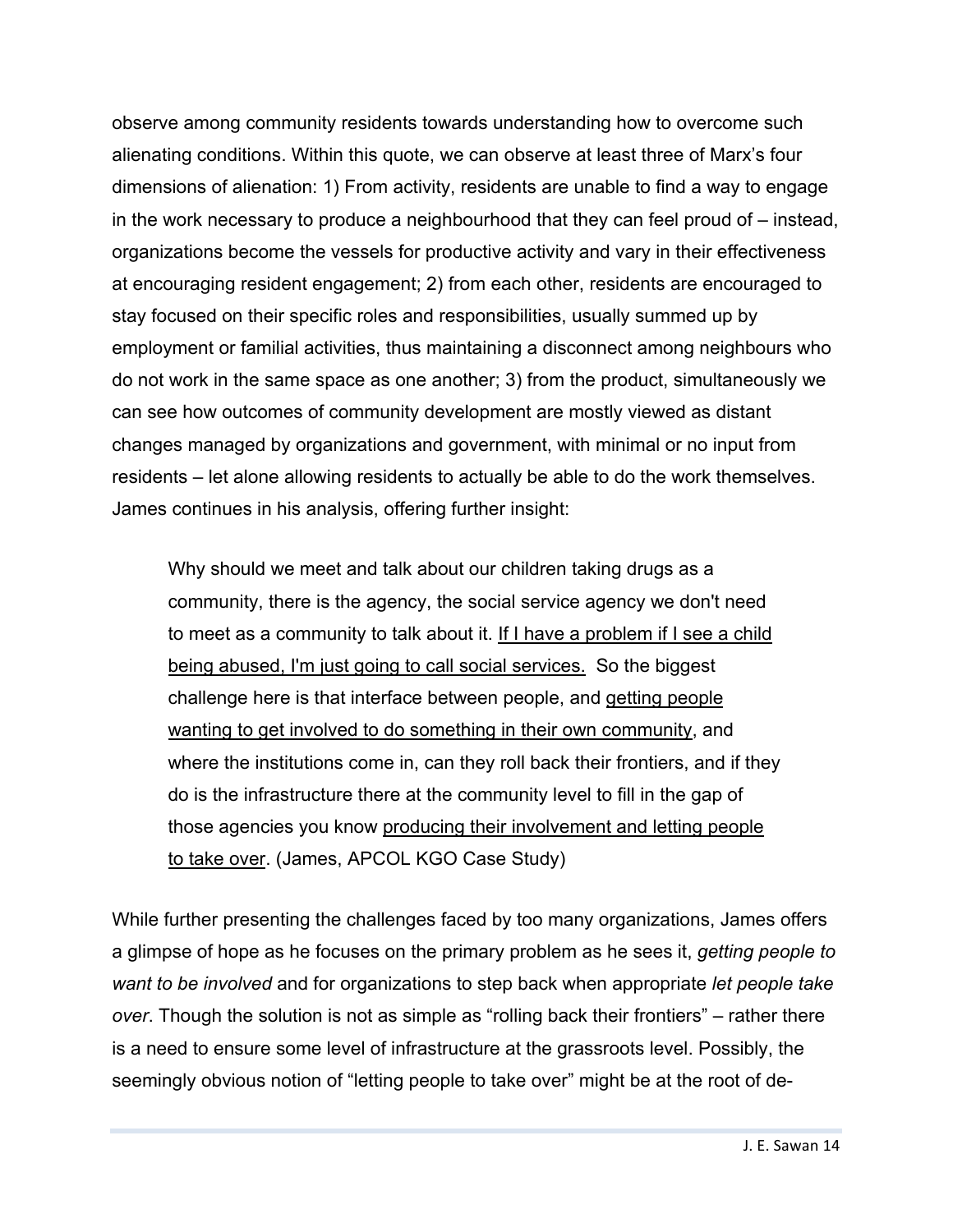alienating community organizing, as there is a reality facing many organizations and small groups who are working as advocates – well-intentioned, though somewhat disconnected from the experiences faced by residents.

However, potentially structureless models face contradictions and when material resources are available, there needs to be a local production system to provide democratic means to utilize such resources. Sarah, another paid community worker, offers insight into the possibilities for organizations to facilitate community involvement by remaining objective and limiting how she is involved with community issues:

I'm not from this community and I'm not the one making decisions. I make a lot of decisions about structure, what we as people who are employed can do to support the work, but I won't make decisions about what's best for the community. For instance, the … committee is talking about what to build on this space of property, and somebody said, well, let's go to the community and ask them, which of course I agree with totally, but not yet. I'm a structural expert, so I'm gonna say, let's figure out how much money we can spend and what is possible to build with that, then ask the community what they want within those parameters, rather than ask the community what they want and we know we can't build half of it. (Sarah, APCOL KGO Case Study)

As she explains above, Sarah is deliberate in her role as a 'structural expert', always keeping an eye on how to make necessary resources available and ensure that there is a broad strategy to connect the various projects with each other and support them as needed. Several times, she emphasised that she does not make any decisions, and as someone focusing on strictly resources, she offers herself more as a consultant than a traditional community organizer – always cautious in maintaining a certain distance from the work happening at the community level. Such a disconnect might be viewed in a negative light – and is certainly not without contradictions – though I would argue that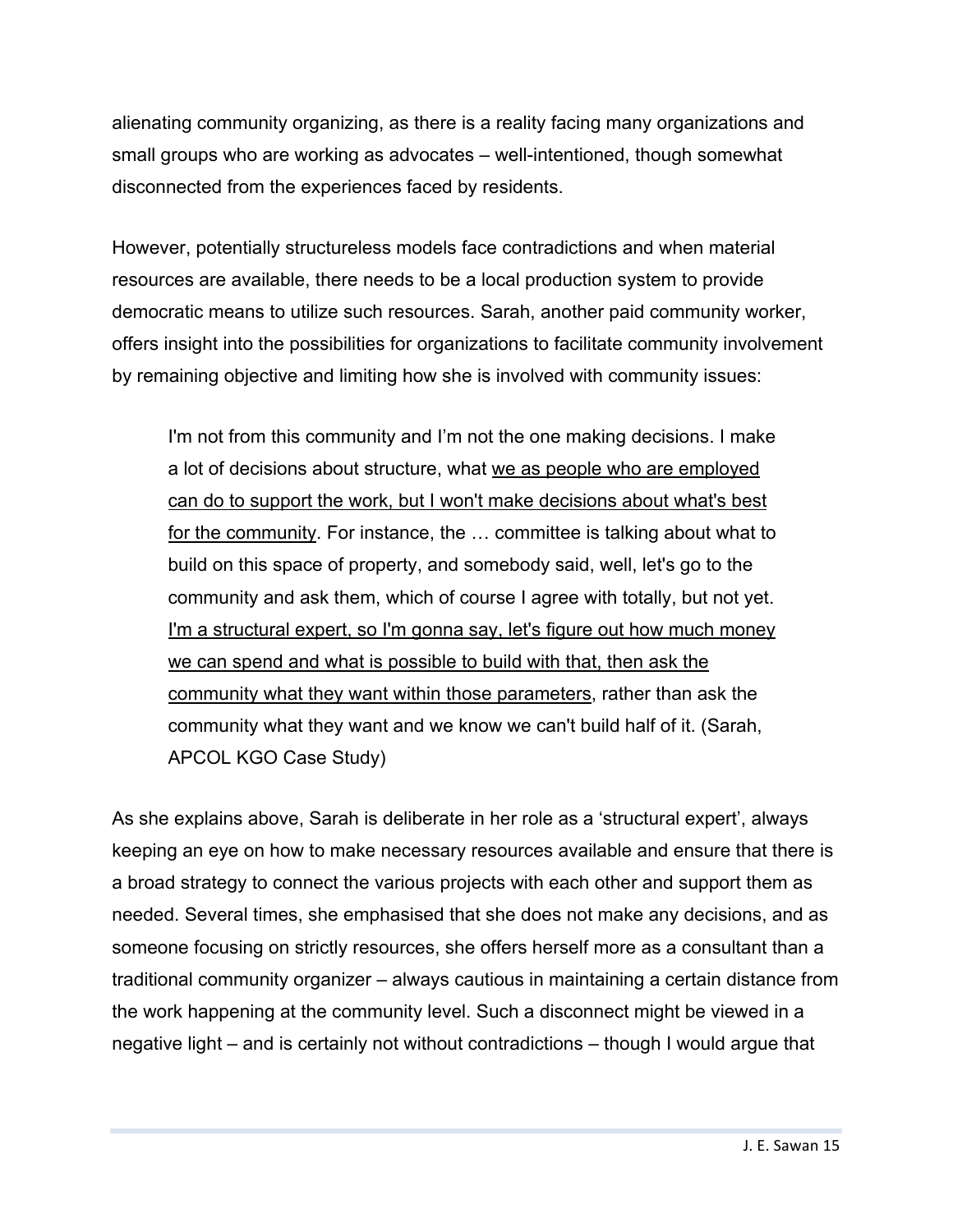this is likely one of the better models for paid staff to utilize when there is an explicit goal towards capacity-building.

Both case studies demonstrated the struggles facing both paid and unpaid community workers in navigating the complex institutions that govern how their local systems of production operate. Simultaneously, participants also recognized the value in the "little things" that could make a significant difference in their everyday lives, and demonstrate the common motivations across participants in both neighbourhoods.

#### MOTIVATIONAL DIMENSIONS AND OVERCOMING ALIENATION

Several participants had an issue with the term "activist" – both paid staff and volunteers engaged in various community activities. For one participant it is an issue of what motivates her to engage in the work she does;

Interviewer: Would you call yourself an activist?

Respondent: No, no... I just identify myself as a person who's doing my work, and what I can do I will do to the best of my ability… I'm a believer that we weren't brought to this earth to just live, but to actually do something. It's part of existence; you're healthy, you're well, you have a roof on top of your head, what more could you ask for? It's to do something.

#### (Miriam, APCOL MTD Case Study)

Partly an aversion to categories and labels, the above dialogue also presents us with a motivational dimension that may be explored at the level of one's existence – as the various factors influencing her interest "to do something" have contributed to her current position. How do familial, communal, spiritual, ideological and other social factors influence such a standpoint? A need to engage in productive activity that contributes to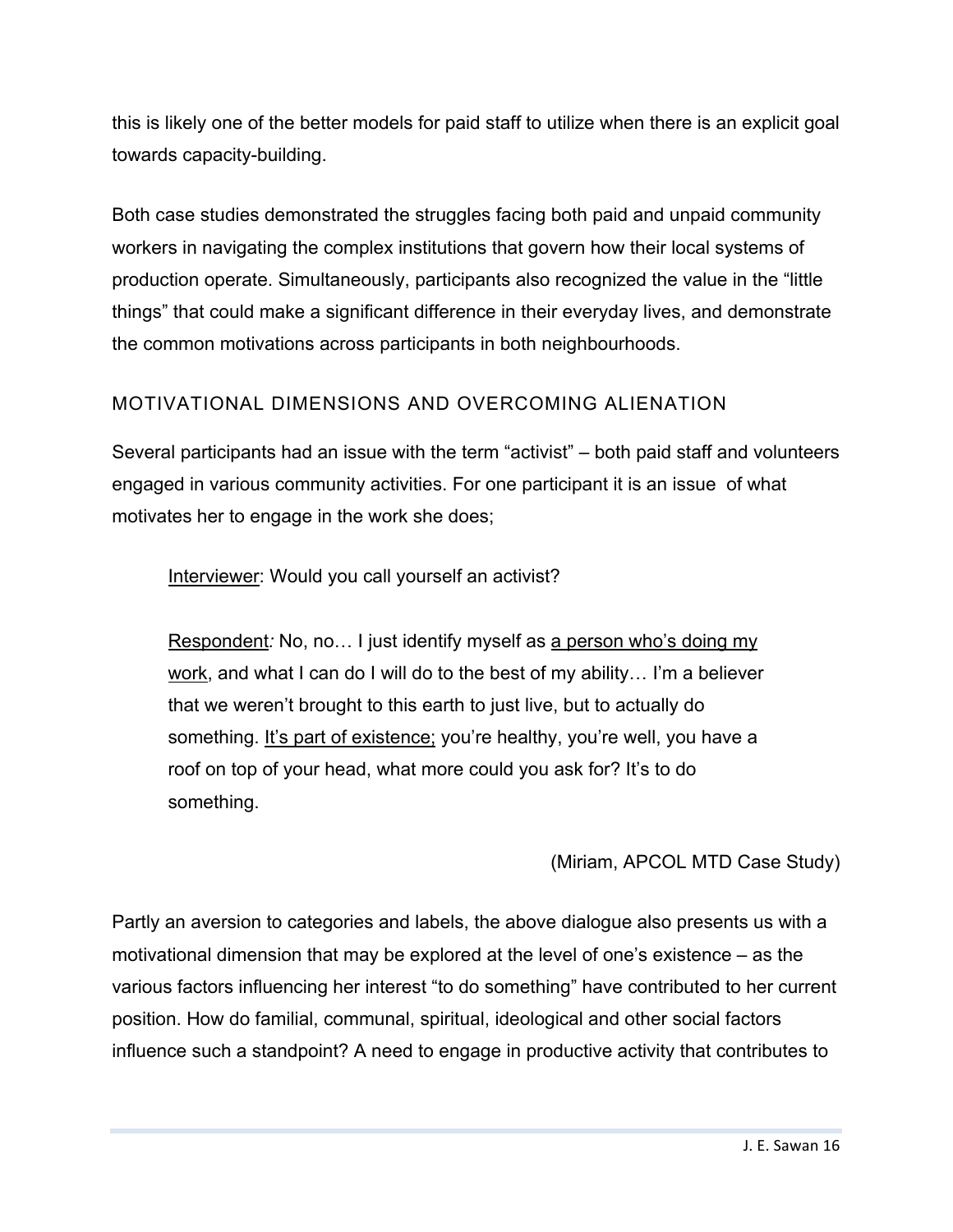positive social change is clearly rooted in this organizer's interest in staying present and connected to her community on varying levels.

In a similar vein, a community volunteer in KGO responded to the question by describing herself as a "worker,"

I'm just a worker... I can help get the job done... I just see a need, and I can try, especially through the people I know, I can say 'hey this is happening here, how can we fix it?' (Beth, APCOL KGO Case Study)

This focus on the object of her activity – motivated by the apparent needs she encounters everyday – illustrates the importance of learning how to "see a need" and take action appropriately. Though she entered the conversation by calling herself *just a worker*, our conversation provided a new understanding of the specific skill set she possesses and knowledge that she contributes to the various anti-poverty activities taking place in the KGO community. By emphasizing the value of her experiences and knowledge, we are faced with a unique opportunity to facilitate systems of mutual reliance through consciousness-raising and transformative learning – rather than simply commodifying her experience as "lived experience" with the explicit goal of securing funds and resources for social services.

For both respondents, one paid and the other volunteer, their engagement is directly linked to their perceptions of how they contribute to effecting change and their respective communities. The challenges faced by the above participants to remain motivated and focused on alternative visions they have for their communities are ongoing – constantly being challenged by changes in funding structure, political climate, neighbourhood dynamics, etc. – and it is through a recognition that at their centre is an imagination of a community that is driven primarily by *use-value* mediated activities. One of the more challenging realities is the lack of time or space to reflect on our everyday lives and connect with one another, as Miriam explains;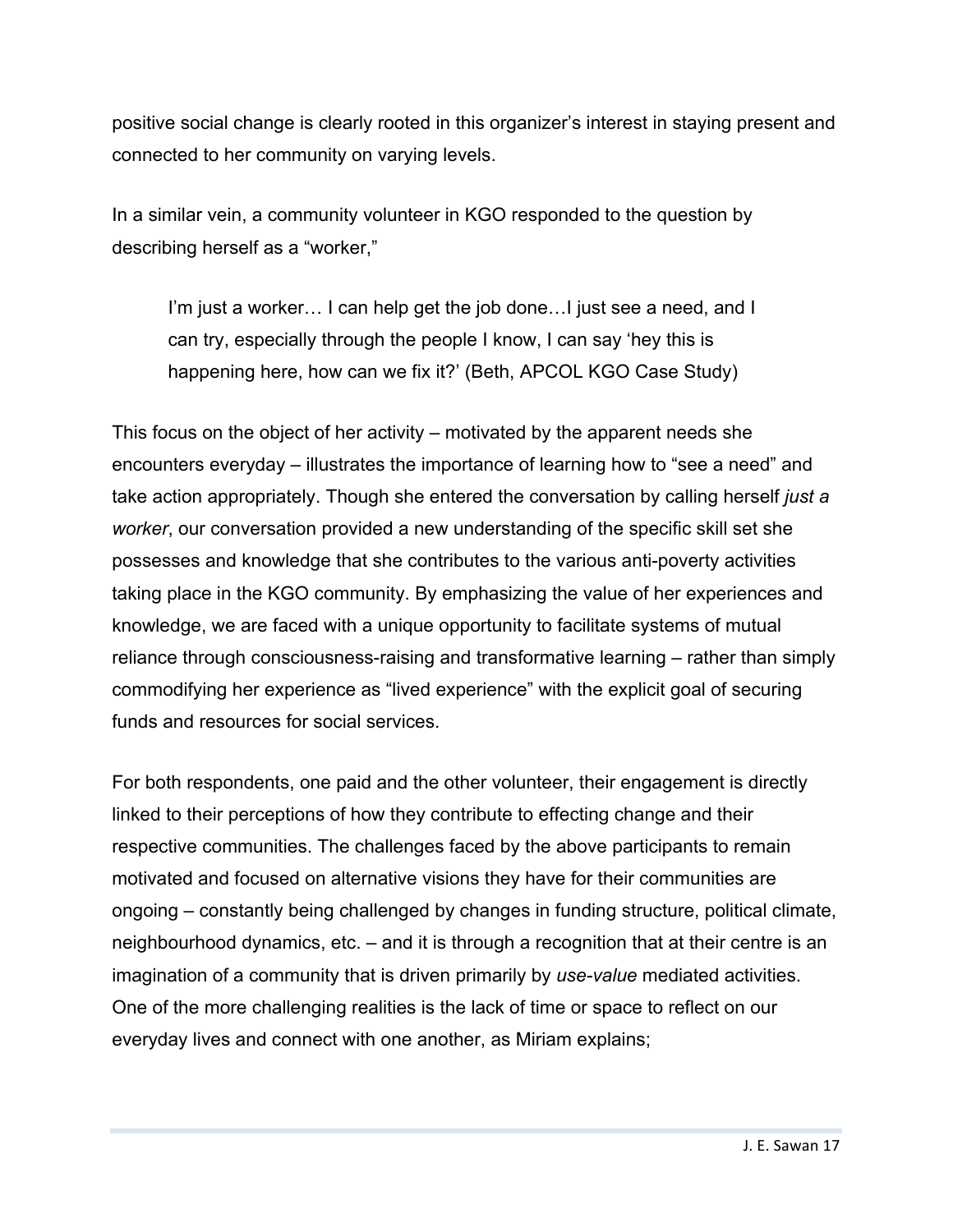We live in a crazy world where there's no time to reflect. You don't have the time to even be honest with yourself because you have bills to pay, you just have to do it to make ends meet. Because of that we end up losing ourselves. This is why I'm fascinated by going into nature. Because you will always have silence and peace. Listening to your emotions, another thing that has been silenced. We are intuitive and we're not encouraged to really listen to those. Especially listening to young people, they're going through thousands of emotions. Even in working with them, though, we're not aware of how to work with it. Because you've got to have a swag and look a certain way. Because as a frontline worker, if you get all emotional, it's not something that is normal. But when you end up opening up to that level, you've connected with that young person in a whole new way. (Miriam, APCOL MTD Case Study)

Several key issues come up in the above quote. First, the notion of 'losing ourselves' in a 'crazy world' highlights a realization that social conditions are often isolating and estranging us from our basic needs. In the same breath, she offers solutions to overcoming such estrangement, including 'going into nature', listening to our emotions and 'opening up' so that we may connect to each other (and ourselves) in a whole new way.

#### **CONSIDERATIONS FOR ADULT EDUCATORS**

As all of the preceding narratives demonstrate, there is an active learning process taking place, mediated by various artefacts and community rules, within the contexts of their campaigns and organizations. The opportunities to reflect and consider the contradictions they encounter on a daily basis can serve as the necessary catalyst for improving upon existing movement activities and begin considerations for strategies for de-alienation. In considering next steps for the work of any social movement organization, community centre, social service agency, grassroots collective or as an individual – there is value in considering how the distortions of advanced capitalism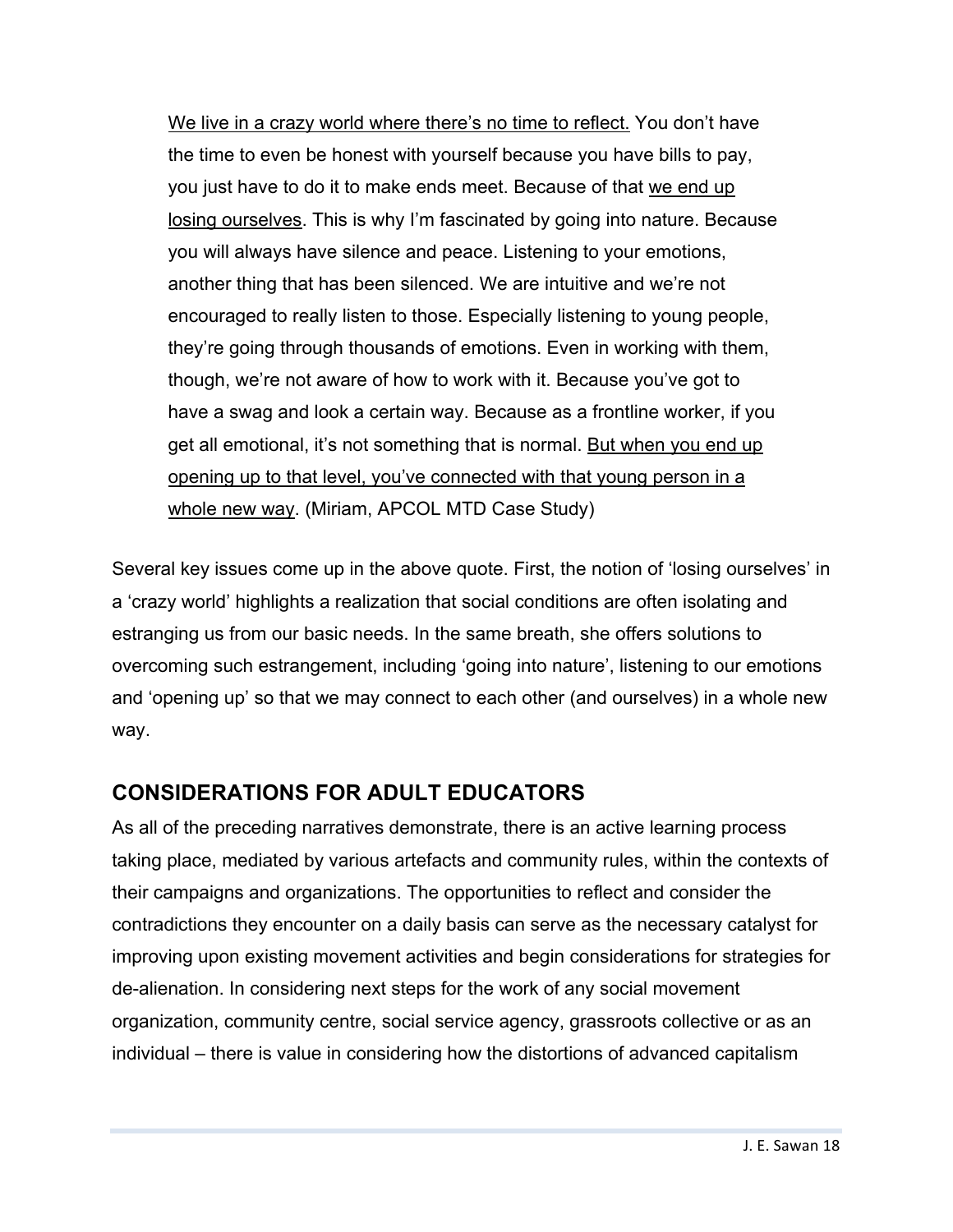have left most of us challenged in understanding our basic human needs, thus we find ourselves engaging in activities that may not directly support our needs or those of others.

As adult educators, researchers, organizers and workers, we must consider how we may locate opportunities to reflect on our everyday activities as they contribute towards social justice – and towards the de-commodification of such activities. It is within these spaces that we may encourage the production of necessary artefacts that mediate learning de-alienation through work that contributes towards our community needs. Within social movement activity, there is promise for such learning to take place and as is evident with the responses to globalized capitalism in various communities throughout the world, we might be closer to a 'tipping point' than anyone can predict. It is our responsibility to support and encourage the development of alternative systems of production based on use-values rather than an increasingly unsustainable global economic system.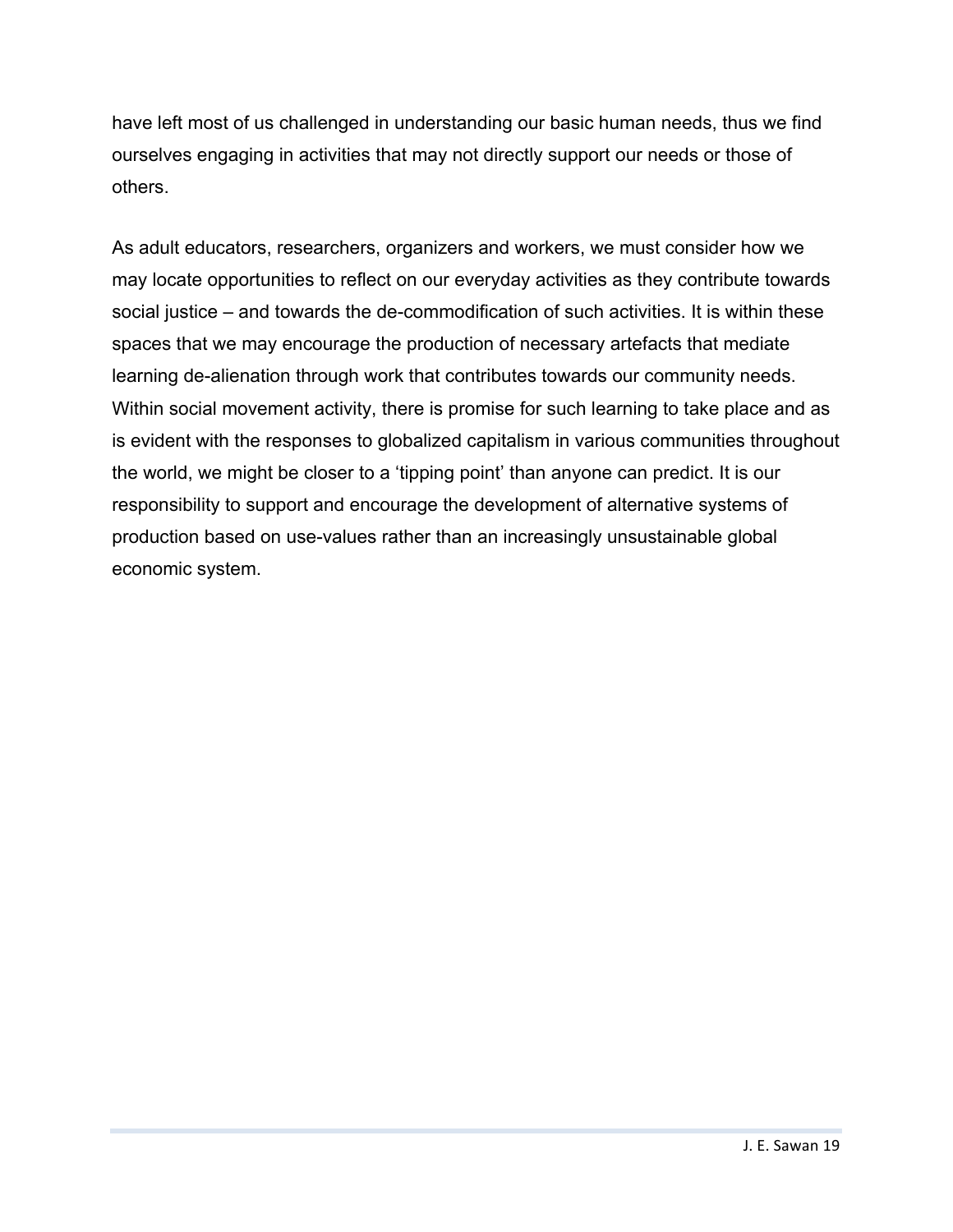#### **REFERENCES**

- Archibald, W. P. (2009a). Globalization, Downsizing and Insecurity: Do We Need to Upgrade Marx's Theory of Alienation? *Critical Sociology, 35*(3), 319.
- Archibald, W. P. (2009b). Marx, Globalization and Alienation: Received and Underappreciated Wisdoms. *Critical Sociology, 35*(2), 151.
- Berardi, F. (2009). *The soul at work : from alienation to autonomy*. Los Angeles, Calif.: Semiotext(e).
- Berlet, C. (2006). When Alienation Turns Right: Populist Conspiracism, the Apocalyptic Style, and Neofascist Movements. In L. Langman & D. Kalekin-Fishman (Eds.), *The Evolution of Alienation: Trauma, Promise, and the Millenium*. Lanham, MD: Rowman & Littlefield.
- Biro, A. (2005). *Denaturalizing ecological politics : alienation from nature from Rousseau to the Frankfurt School and beyond*. Toronto: University of Toronto Press.
- Blauner, R. (1964). *Alienation and freedom: The factory worker and his industry*. Chicago & London: The University of Chicago Press.
- Brook, P. (2009). The Alienated Heart: Hochschild's 'emotional labour' thesis and the anticapitalist politics of alienation. *Capital & Class*(98), 7.
- Brookfield, S. (2002). Overcoming alienation as the practice of adult education: the contributions of Erich Fromm to a critical theory of adult learning and education. *Adult Education Quarterly, 52*(2), 96.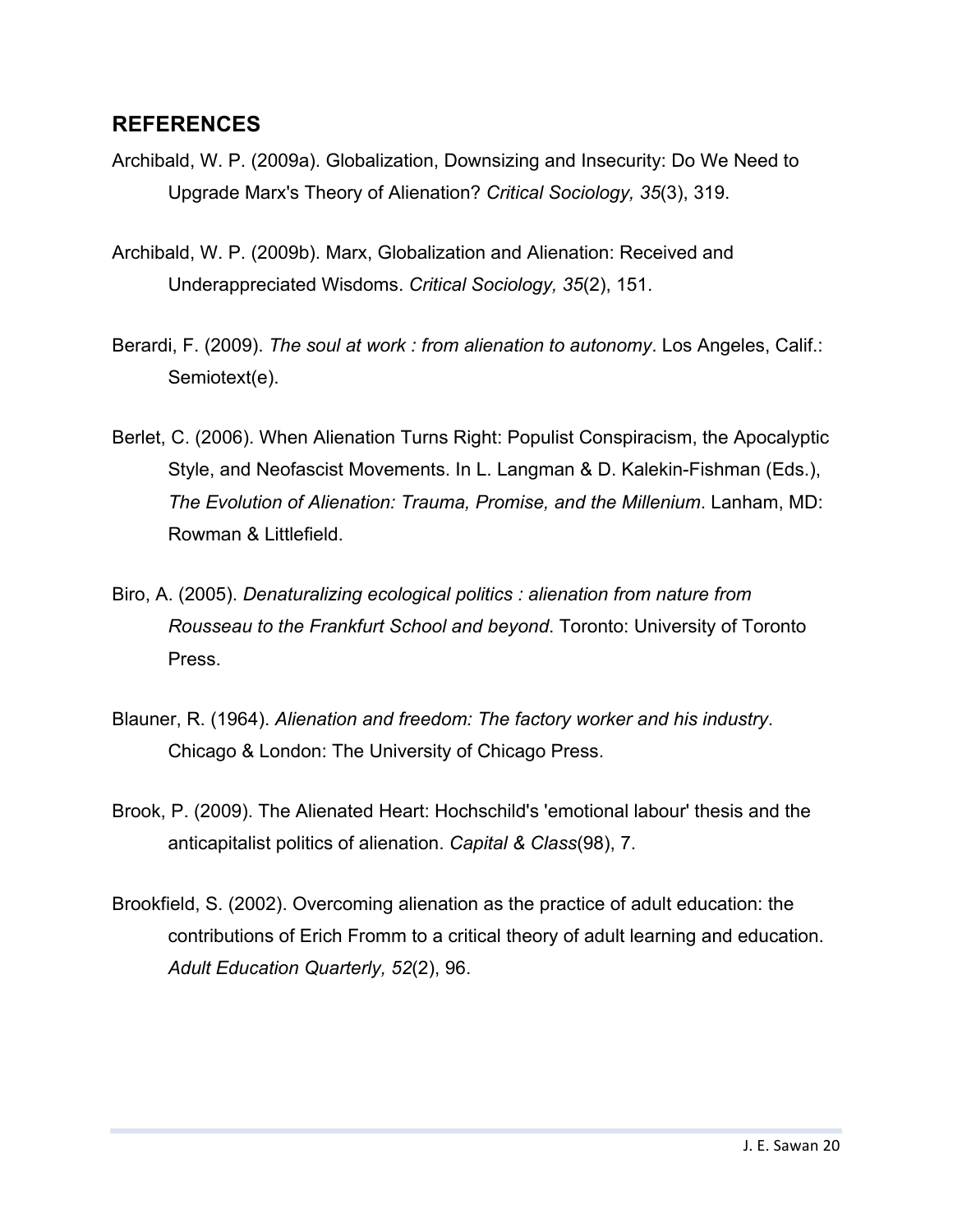- Colley, H., Hodkinson, P., & Malcolm, J. (2003). Informality and formality in learning: a report for the Learning and Skills Research Centre. London: Learning and Skills Research Centre.
- Crossley, N. (2002). *Making sense of social movements*. Philadelphia, PA: Open University Press.
- Ferguson, I., & Lavalette, M. (2004). Beyond Power Discourse: Alienation and Social Work. *The British Journal of Social Work, 34*(3), 297.
- Freire, P. (2000). *Pedagogy of the oppressed* (30th anniversary ed.). New York: Continuum.
- Geyer, R. F. (1996). *Alienation, ethnicity, and postmodernism*. Westport, Conn.: Greenwood Press.
- Holloway, J. (2010). *Change the world without taking power* (New ed.). London: Pluto Press.
- Koch, A. M. (2006). *Romance and reason : ontological and social sources of alienation in the writings of Max Weber*. Lanham, MD: Lexington Books.
- Krinsky, J. (2008). Changing Minds: Cognitive Systems and Strategic Change in Contention over Workfare in New York City. *Social Movement Studies, 7*(1), 1- 29.
- Lepofsky, J., & Fraser, J. C. (2003). Building Community Citizens: Claiming the Right to Place-Making in the City. *Urban Studies, 40*(1), 127.
- Livingstone, D. W., Mirchandani, K., & Sawchuk, P. H. (2008). *Future of lifelong learning and work : critical perspectives*. S.l.: Sense Publishers.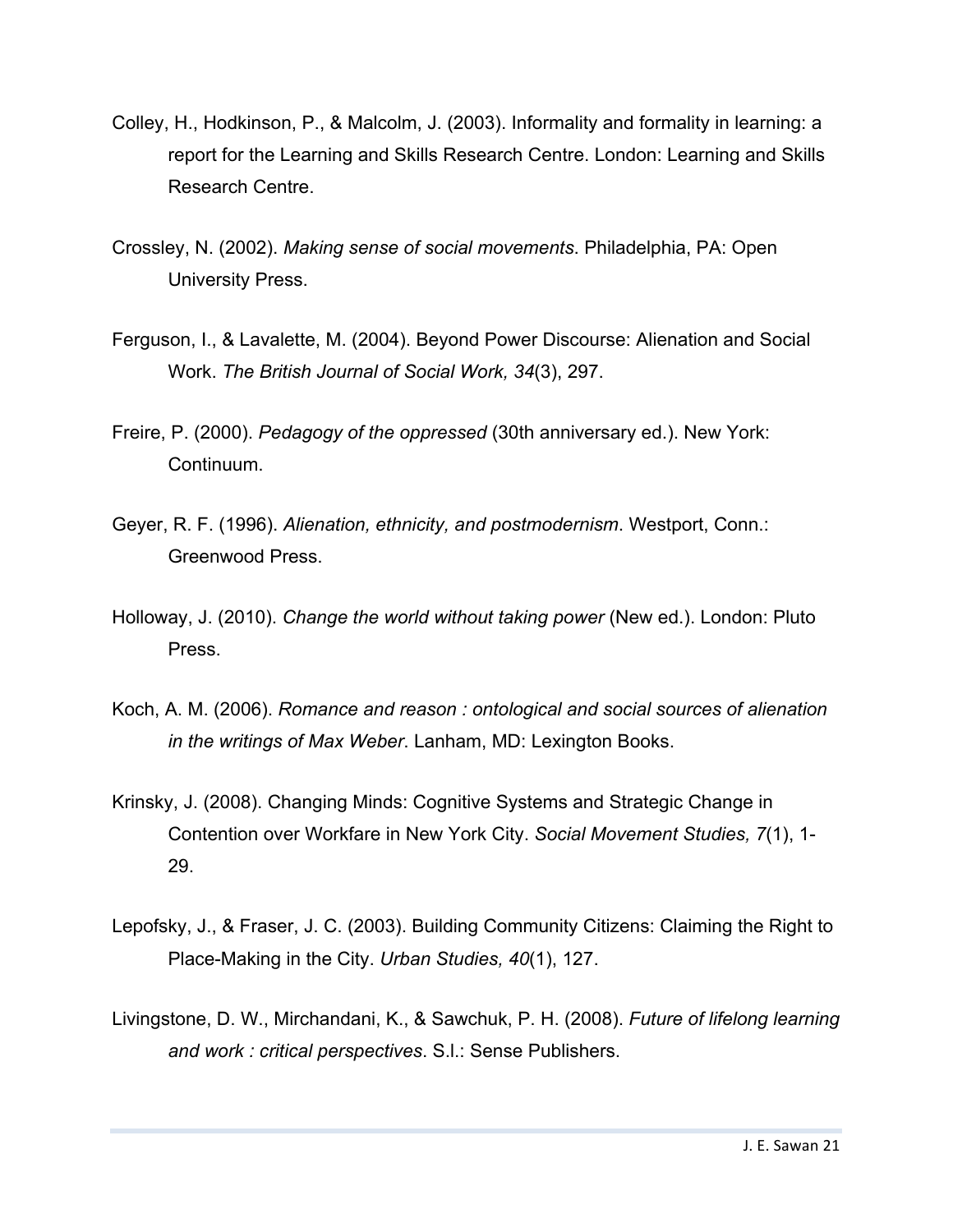- Marx, K. (1961). *Economic and philosophic manuscripts of 1844* (M. Milligan, Trans.). Moscow: Foreign Languages Publishing House.
- Oldenquist, A. (1991). Community and De-alienation. In A. Oldenquist & M. Rosner (Eds.), *Alienation, Community, and Work*. Westport, CT: Greenwood Press.
- Oldenquist, A., & Rosner, M. (1991). *Alienation, community, and work*. New York: Greenwood Press.
- Ollman, B. (1976). *Alienation : Marx's conception of man in capitalists society* (2d ed.). Cambridge,: Cambridge University Press.
- Padgett, B. (2007). *Marx and alienation in contemporary society*. London: Continuum International Pub. Group.
- Pappenheim, F. (1959). *The alienation of modern man;: an interpretation based on Marx and Tönnies*. New York,|bMonthly Review Press,|c1959.: Monthly Review Press.
- Pinard, M. (2011). *Motivational dimensions in social movements and contentious collective action*. Montréal, QC: McGill-Queen's University Press.
- Sawchuk, P. H. (2003). *Adult learning and technology in working-class life*. Cambridge, UK ; New York: Cambridge University Press.
- Sawchuk, P. H. (2006). Activity & Power: Everyday Life and Development of Working-Class Groups. In P. H. Sawchuk, N. Duarte & M. Elhammoumi (Eds.), *Critical Perspectives on Activity: Explorations Across Education, Work & Everyday Life*. New York: Cambridge University Press.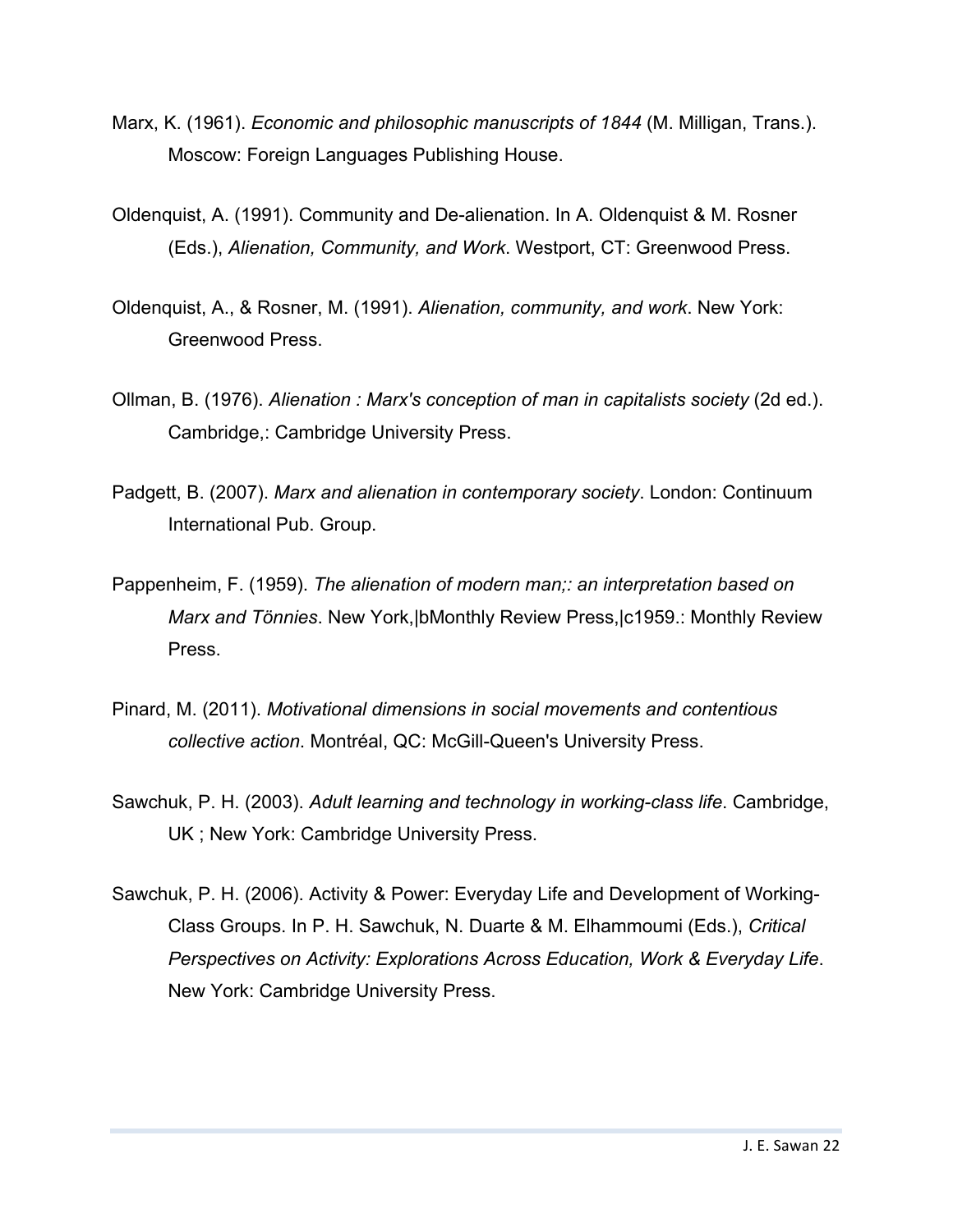Sayers, S. (2011). *Marx and alienation : essays on Hegelian themes*. Basingstoke [England]: Palgrave Macmillan.

Schmitt, R. (2003). *Alienation and freedom*. Boulder, Colo.: Westview Press.

- Schweitzer, D. R., & Geyer, R. F. (1989). *Alienation theories and de-alienation strategies : comparative perspectives in philosophy and the social sciences*. Northwood: Science Reviews.
- Seeman, M. (1959). On the meaning of alienation. *American Sociological Review*(24), 783-791.

Skempton, S. (2010). *Alienation after Derrida*. New York: Continuum.

- Stetsenko, A. (2008). From relational ontology to transformative activist stance on development and learning: Expanding Vygotsky's (CHAT) project. *Cultural Studies of Science Education, 3*, 471-491.
- Van Til, J. (1980). Citizen Participation in Neighborhood Transformation: A Social Movements Approach. *Urban Affairs Quarterly, 15*(4), 439.

i Such a recovery is situated in an understanding of human labour as 'self-fulfilling work' intent on praxis and transformation. As explained in Terry Eagleton's recent work: "Production for Marx, then, means realizing one's essential powers in the act of transforming reality. True wealth, he claims in the Grundrisse, is 'the absolute working-out of human creative potentialities... i.e. the development of all human powers as an end in itself, not as measured on a predetermined yardstick.' [...] The word 'production' in Marx's work covers any self-fulfilling activity [...] Labour as we know it is an alienated form of what he calls "praxis" – an ancient Greek word meaning the kind of free, self-realizing activity by which we transform the world" (Eagleton, 2011, pp.124-125). It is important to note that such an elaboration of human labour and productive activity is central to the forthcoming analysis of social movement activity as potentially 'self-fulfilling work'.